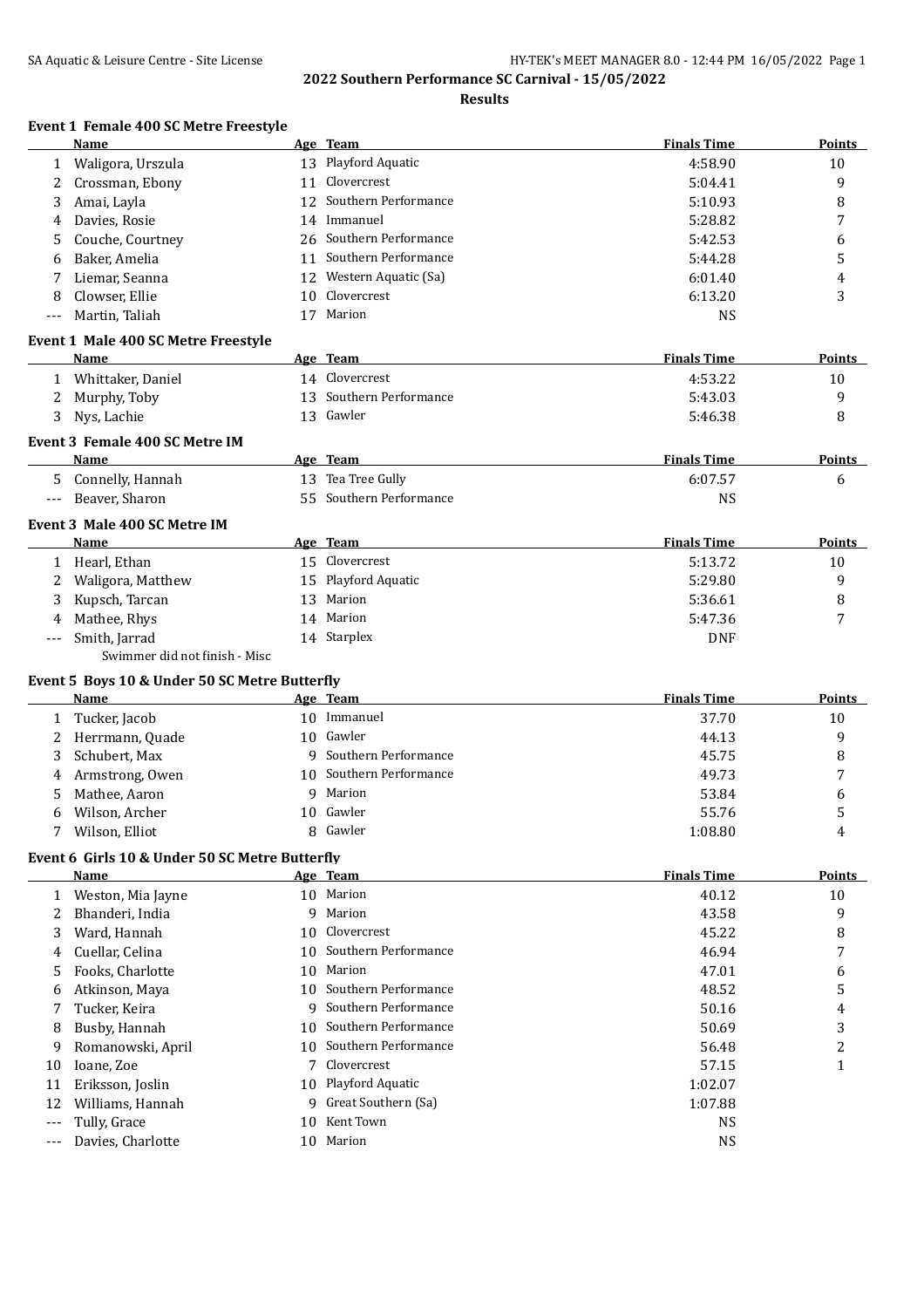|                          | Event 7 Boys 11-12 50 SC Metre Butterfly<br>Name |    | Age Team                | <b>Finals Time</b> | Points         |
|--------------------------|--------------------------------------------------|----|-------------------------|--------------------|----------------|
| $\mathbf{1}$             | Spyrou, Daniel                                   |    | 12 Norwood              | 33.97              | 10             |
| 2                        | Ainsworth, Tom                                   | 12 | Southern Performance    | 36.48              | 9              |
| 3                        | Eriksson, Leif                                   | 12 | Playford Aquatic        | 39.51              | 8              |
| 4                        | Schulz, Nathan                                   | 12 | Mountain Pool           | 41.03              | 7              |
| 5                        | Schubert, Will                                   | 12 | Southern Performance    | 41.04              | 6              |
| 6                        | Hahn, Jude                                       | 12 | Marion                  | 53.19              | 5              |
|                          | Bartlett, Jacques                                | 12 | Marion                  | <b>NS</b>          |                |
| $---$                    | Beggs, Cooper                                    |    | 12 Southern Performance | <b>NS</b>          |                |
|                          |                                                  |    |                         |                    |                |
|                          | Event 7 Boys 13-14 50 SC Metre Butterfly<br>Name |    | Age Team                | <b>Finals Time</b> | <b>Points</b>  |
| 1                        | Clavel, Cohen                                    |    | 13 Broken Hill Aquatic  | 29.47              | 10             |
| 2                        | Atkinson, Tyler                                  | 14 | Southern Performance    | 33.43              | 9              |
| 3                        | Dossetter-Smith, Mason                           | 13 | Marion                  | 33.97              | 8              |
|                          | Lindsay, Nicholas                                | 13 | Playford Aquatic        | 34.53              | 7              |
| 4<br>5                   | Nys, Lachie                                      |    | 13 Gawler               | 40.64              | 6              |
|                          |                                                  |    |                         |                    |                |
|                          | Event 7 Boys 15 & Over 50 SC Metre Butterfly     |    |                         |                    |                |
|                          | Name                                             |    | Age Team                | <b>Finals Time</b> | <b>Points</b>  |
| 1                        | Nicoll, Craig                                    |    | 31 Southern Performance | 28.17              | 10             |
| 2                        | Wiggett, Alexander                               |    | 16 Southern Performance | 28.37              | 9              |
| 3                        | Kuchel, Liam                                     |    | 16 Southern Performance | 29.56              | 8              |
|                          | Event 8 Girls 11-12 50 SC Metre Butterfly        |    |                         |                    |                |
|                          | Name                                             |    | Age Team                | <b>Finals Time</b> | Points         |
|                          | 1 Thomas, Milla                                  |    | 12 Kent Town            | 34.48              | 10             |
| 2                        | Ellis, Piper                                     |    | 12 Playford Aquatic     | 34.67              | 9              |
| 3                        | Sebestyen, Laura                                 |    | 11 Marion               | 35.42              | 8              |
| 4                        | Sturt, Chloe                                     | 11 | Norwood                 | 35.79              | 7              |
| 5                        | Cameron, Piper                                   |    | 12 Clovercrest          | 35.95              | 6              |
| 6                        | Greenham, Violet                                 |    | 12 Playford Aquatic     | 36.71              | 5              |
| 7                        | Mason, Layla                                     | 12 | Southern Performance    | 37.33              | 4              |
| 8                        | Griffiths, Ellie                                 | 12 | Gawler                  | 37.77              | 3              |
| 9                        | Liemar, Milli                                    |    | 11 Western Aquatic (Sa) | 39.04              | $\overline{c}$ |
| 10                       | Foster, Alyshia                                  | 12 | Southern Performance    | 40.26              | $\mathbf{1}$   |
| 11                       | Stocker, Ruby                                    |    | 12 Playford Aquatic     | 42.53              |                |
| 12                       | Gibbins, Ella                                    |    | 12 Great Southern (Sa)  | 42.59              |                |
| 13                       | Sales, Victoria                                  |    | 11 Clovercrest          | 43.79              |                |
| 14                       | Skeen, Sophie                                    |    | 11 Starplex             | 45.06              |                |
| $\scriptstyle{\cdots}$ . | Lynch, Flora-lily                                |    | 11 Clovercrest          | DQ                 |                |
|                          | Event 8 Girls 13-14 50 SC Metre Butterfly        |    |                         |                    |                |
|                          | Name                                             |    | Age Team                | <b>Finals Time</b> | <b>Points</b>  |
| 1                        | Noriega, Emilia                                  |    | 14 Immanuel             | 31.52              | 10             |
| 2                        | Starr, Annabelle                                 | 14 | <b>Mountain Pool</b>    | 32.98              | 9              |
| 3                        | Wilson, Abbey                                    | 13 | Southern Performance    | 33.93              | 8              |
| 4                        | Waligora, Urszula                                | 13 | Playford Aquatic        | 34.81              | 7              |
| 5                        | Davies, Rosie                                    | 14 | Immanuel                | 36.29              | 6              |
| 6                        | Romanowski, Georgia                              | 13 | Southern Performance    | 36.46              | 5              |
| 7                        | Nenasheff, Tash                                  | 14 | Southern Performance    | 37.02              | 4              |
| 8                        | Ratzmer, Haylee                                  | 14 | Mountain Pool           | 37.82              | 3              |
| 9                        | Patterson, Ellimay                               | 13 | Southern Performance    | 40.30              | $\overline{c}$ |
| 10                       | Schulz, Olivia                                   | 14 | Mountain Pool           | 41.09              | 1              |
|                          | Otto, Alannah                                    | 13 | Marion                  | 41.26              |                |
| 11                       |                                                  |    |                         |                    |                |
| 12                       | Fuhrmann, Janna                                  | 13 | Southern Performance    | 41.43              |                |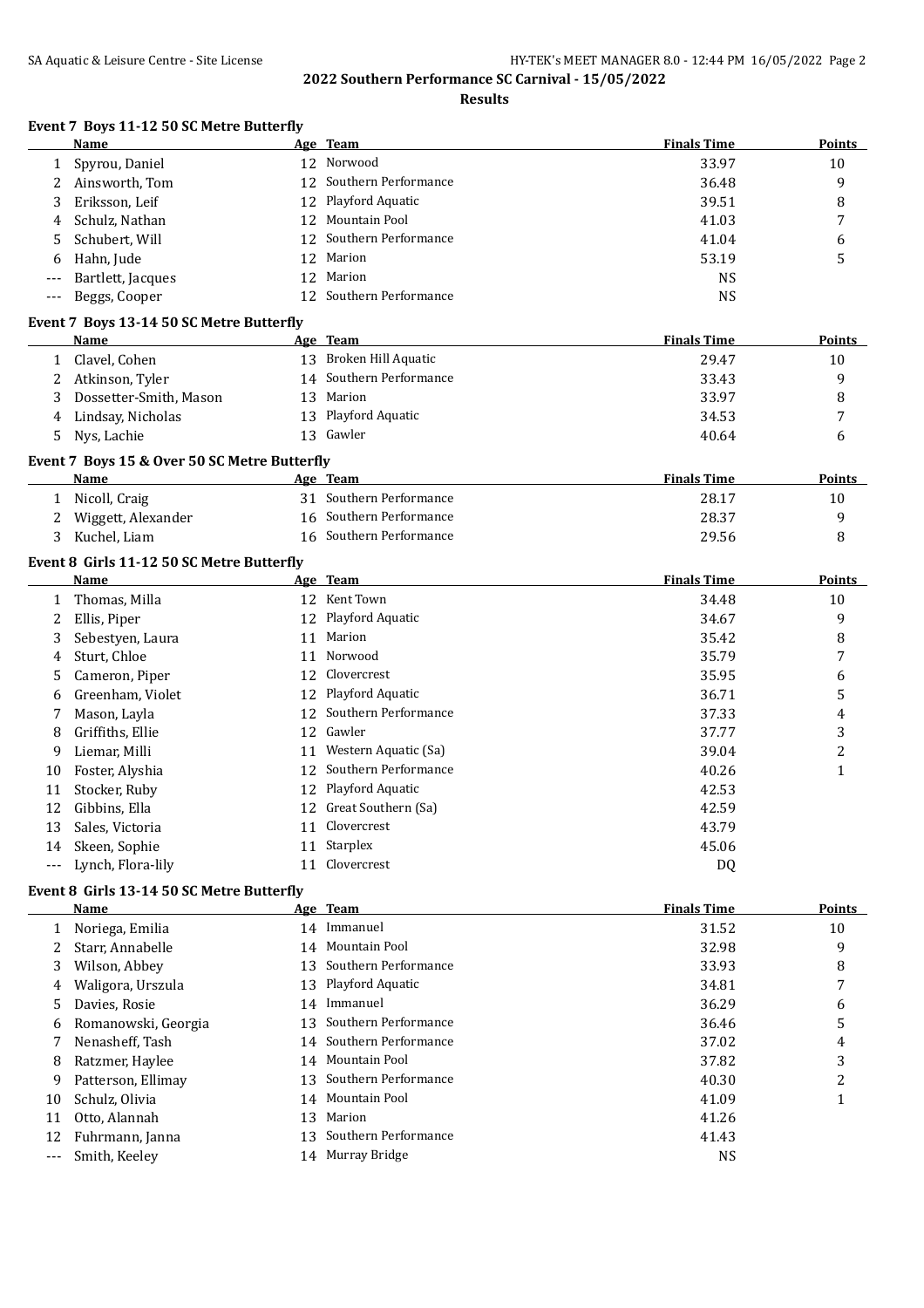| Event 8 Girls 15 & Over 50 SC Metre Butterfly<br><b>Name</b> |    | Age Team                | <b>Finals Time</b> | Points        |
|--------------------------------------------------------------|----|-------------------------|--------------------|---------------|
| 1 Hansen, Stephanie                                          |    | 16 Clovercrest          | 32.29              | 10            |
| Adams, Sasha<br>2                                            | 15 | Immanuel                | 35.06              | 9             |
| Couche, Courtney<br>3                                        |    | 26 Southern Performance | 38.28              | 8             |
| 4 Moshi, Magdalena                                           |    | 31 Clovercrest          | 43.22              | 7             |
| Event 9 Boys 10 & Under 100 SC Metre Breaststroke            |    |                         |                    |               |
| Name                                                         |    | Age Team                | <b>Finals Time</b> | <b>Points</b> |
| Herrmann, Quade<br>1                                         |    | 10 Gawler               | 1:51.16            | 10            |
| Mathee, Aaron<br>2                                           | 9  | Marion                  | 1:55.93            | 9             |
| 3<br>Nys, Harrison                                           |    | 10 Gawler               | 2:26.31            | 8             |
| Event 10 Girls 10 & Under 100 SC Metre Breaststroke          |    |                         |                    |               |
| Name                                                         |    | Age Team                | <b>Finals Time</b> | Points        |
| Clowser, Ellie<br>$\mathbf{1}$                               |    | 10 Clovercrest          | 1:43.19            | 10            |
| Atkinson, Maya<br>2                                          |    | 10 Southern Performance | 1:50.29            | 9             |
| Fooks, Charlotte<br>3                                        | 10 | Marion                  | 1:51.96            | 8             |
| Ward, Hannah<br>4                                            | 10 | Clovercrest             | 1:56.90            | 7             |
| Skeen, Annabelle<br>5                                        | 9  | Starplex                | 2:11.40            | 6             |
| Ioane, Zoe<br>6                                              | 7  | Clovercrest             | 2:14.33            | 5             |
| Romanowski, April                                            | 10 | Southern Performance    | <b>NS</b>          |               |
| Hall, Audrey<br>---                                          |    | 9 Great Southern (Sa)   | <b>NS</b>          |               |
| Event 11 Girls 11-12 100 SC Metre Breaststroke               |    |                         |                    |               |
| Name                                                         |    | Age Team                | <b>Finals Time</b> | <b>Points</b> |
| Ellis, Piper<br>$\mathbf{1}$                                 |    | 12 Playford Aquatic     | 1:30.97            | 10            |
| Forster, Ella<br>2                                           | 12 | Clovercrest             | 1:32.52            | 9             |
| Griffiths, Ellie<br>3                                        | 12 | Gawler                  | 1:33.55            | 8             |
| Liemar, Seanna<br>4                                          | 12 | Western Aquatic (Sa)    | 1:38.34            | 7             |
| Foster, Alyshia<br>5                                         | 12 | Southern Performance    | 1:40.95            | 6             |
| Mason, Layla<br>6                                            | 12 | Southern Performance    | 1:42.35            | 5             |
| Paton, Hannah<br>7                                           | 12 | Southern Performance    | 1:44.59            | 4             |
| Waller, Arabella<br>8                                        | 11 | Marion                  | 1:44.71            | 3             |
| Fisher, Lilyanna<br>9                                        |    | 11 Southern Performance | 1:49.91            | 2             |
| McKellar-Stewart, Harper<br>10                               |    | 11 Marion               | 1:59.11            | 1             |
| Hards, Eloise<br>$\overline{a}$                              |    | 12 Southern Performance | DQ                 |               |
| Event 11 Girls 13-14 100 SC Metre Breaststroke               |    |                         |                    |               |
| <u>Name</u>                                                  |    | <u>Age Team</u>         | <b>Finals Time</b> | <u>Points</u> |
| Borgmeyer, Claire<br>1                                       |    | 14 Immanuel             | 1:20.75            | 10            |
| Green, Charlise<br>2                                         | 13 | Immanuel                | 1:28.88            | 9             |
| Hudson, Isabella<br>3                                        |    | 13 Great Southern (Sa)  | 1:53.51            | 8             |
| Taylor-Ziersch, Bethany<br>4                                 |    | 13 Marion               | 1:58.31            | 7             |
| Event 11 Female 15 & Over 100 SC Metre Breaststroke          |    |                         |                    |               |
| <b>Name</b>                                                  |    | Age Team                | <b>Finals Time</b> | <b>Points</b> |
| Crane, Ashlee<br>1                                           |    | 16 Great Southern (Sa)  | 2:02.90            | 10            |
| Herrmann, Jorja<br>2                                         |    | 16 Gawler               | 2:11.29            | 9             |
| Taylor, Zara<br>3                                            |    | 26 Mountain Pool        | 2:30.33            | 8             |
| Brown, Chloe<br>$---$                                        |    | 16 Southern Performance | <b>SCR</b>         |               |
| Event 11 Boys 11-12 100 SC Metre Breaststroke                |    |                         |                    |               |
| Name                                                         |    | Age Team                | <b>Finals Time</b> | <b>Points</b> |
| 1 Umakaran, Santhosh                                         |    | 11 Marion               | 1:40.98            | 10            |
| Schubert, Will<br>2                                          |    | 12 Southern Performance | 1:52.98            | 9             |
| Draganic, Damian                                             |    | 11 Marion               | <b>NS</b>          |               |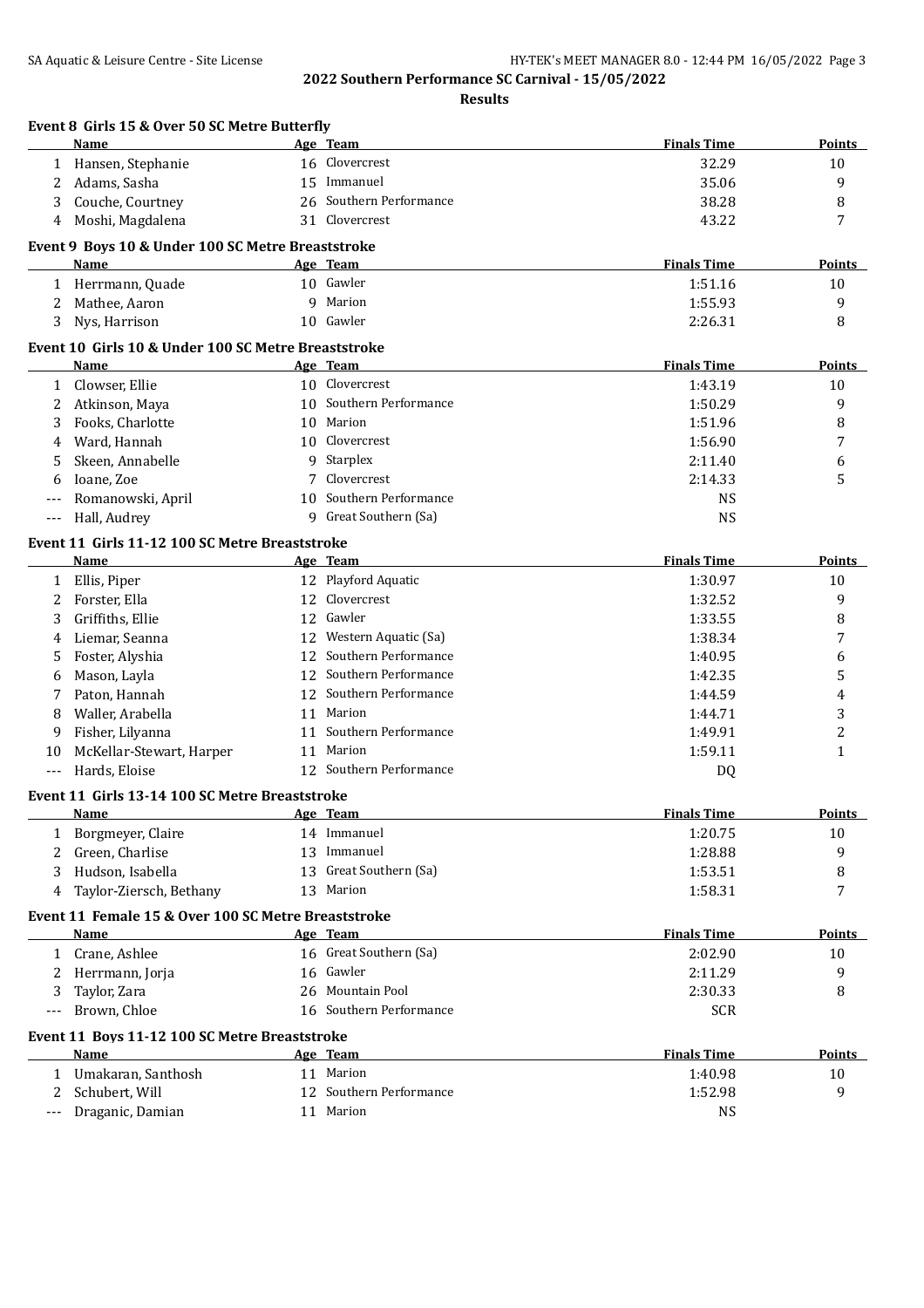|              | Event 11 Boys 13-14 100 SC Metre Breaststroke<br>Name     |    | Age Team                | <b>Finals Time</b> | Points         |
|--------------|-----------------------------------------------------------|----|-------------------------|--------------------|----------------|
| 1            | Whittaker, Daniel                                         |    | 14 Clovercrest          | 1:23.32            | 10             |
| 2            | Murphy, Toby                                              |    | 13 Southern Performance | 1:26.29            | 9              |
| 3            | Subasinha, Dinith                                         |    | 14 Starplex             | 1:32.62            | 8              |
| 4            | Brooks, Hayden                                            |    | 14 Marion               | 1:36.61            | 7              |
| 5            | Fromentin, William                                        |    | 13 Mountain Pool        | 2:03.50            | 6              |
|              |                                                           |    |                         |                    |                |
|              | Event 11 Male 15 & Over 100 SC Metre Breaststroke<br>Name |    | Age Team                | <b>Finals Time</b> | Points         |
|              | 1 Nel, Zander                                             |    | 15 Southern Performance | 1:18.21            | 10             |
|              |                                                           |    |                         |                    |                |
|              | Event 13 Boys 10 & Under 50 SC Metre Freestyle<br>Name    |    | Age Team                | <b>Finals Time</b> | <b>Points</b>  |
| 1            | Tucker, Jacob                                             |    | 10 Immanuel             | 32.98              | 10             |
| 2            | Schubert, Max                                             | q  | Southern Performance    | 36.65              | 9              |
| 3            | Herrmann, Quade                                           |    | 10 Gawler               | 39.40              | 8              |
|              | Armstrong, Owen                                           | 10 | Southern Performance    | 39.61              | 7              |
| 4<br>5       | De Vink, Coen                                             | 10 | Clovercrest             | 40.42              | 6              |
| 6            | Mathee, Aaron                                             | q  | Marion                  | 43.84              | 5              |
| 7            | Wilson, Archer                                            |    | 10 Gawler               | 43.94              | 4              |
|              | Nys, Harrison                                             | 10 | Gawler                  | 44.13              | 3              |
| 8            |                                                           |    | Clovercrest             | 44.55              | $\overline{c}$ |
| 9            | Hossain, Noah<br>Wilson, Elliot                           |    | 8 Gawler                | 48.49              | $\mathbf{1}$   |
| 10           |                                                           |    |                         |                    |                |
|              | Event 14 Girls 10 & Under 50 SC Metre Freestyle           |    |                         |                    |                |
|              | Name                                                      |    | Age Team                | <b>Finals Time</b> | Points         |
| 1            | Weston, Mia Jayne                                         |    | 10 Marion               | 35.53              | 10             |
| 2            | Ioane, Hakala                                             | 9  | Clovercrest             | 37.58              | 9              |
| 3            | Armstrong, Summer                                         | 8  | Southern Performance    | 37.79              | 8              |
| 4            | Ward, Hannah                                              | 10 | Clovercrest             | 37.93              | 7              |
| 5            | Atkinson, Maya                                            |    | 10 Southern Performance | 38.34              | 6              |
| 6            | Day, Isabelle                                             | 9  | Great Southern (Sa)     | 39.00              | 5              |
| 7            | Fooks, Charlotte                                          |    | 10 Marion               | 41.27              | 4              |
| 8            | Tucker, Keira                                             |    | 9 Southern Performance  | 41.49              | 3              |
| 9            | Bhanderi, India                                           | 9  | Marion                  | 41.82              | $\overline{c}$ |
| 10           | Williams, Hannah                                          | 9  | Great Southern (Sa)     | 43.84              | 1              |
| 11           | Hall, Audrey                                              | 9  | Great Southern (Sa)     | 44.13              |                |
| 12           | Romanowski, April                                         |    | 10 Southern Performance | 45.55              |                |
| 13           | Ioane, Zoe                                                |    | 7 Clovercrest           | 45.62              |                |
| 14           | Eriksson, Joslin                                          |    | 10 Playford Aquatic     | 46.09              |                |
| 15           | Cuellar, Celina                                           |    | 10 Southern Performance | 48.49              |                |
| 16           | Skeen, Annabelle                                          |    | 9 Starplex              | 49.09              |                |
| $---$        | Tully, Grace                                              |    | 10 Kent Town            | <b>NS</b>          |                |
|              | Event 15 Boys 11-12 50 SC Metre Freestyle                 |    |                         |                    |                |
|              | Name                                                      |    | Age Team                | <b>Finals Time</b> | <b>Points</b>  |
| $\mathbf{1}$ | Kupsch, Phoenix                                           |    | 12 Marion               | 29.38              | 10             |
| 2            | Ainsworth, Tom                                            |    | 12 Southern Performance | 31.45              | 9              |
| 3            | Dingle, Keanu                                             |    | 12 Starplex             | 31.48              | 8              |
| 4            | Spyrou, Daniel                                            | 12 | Norwood                 | 31.91              | 7              |
| 5            | Liu, Howard                                               | 12 | Kent Town               | 32.11              | 6              |
| 6            | Eriksson, Leif                                            | 12 | Playford Aquatic        | 33.42              | 5              |
| 7            | Schulz, Nathan                                            | 12 | Mountain Pool           | 34.63              | 4              |
| 8            | Schubert, Will                                            | 12 | Southern Performance    | 35.81              | 3              |
| 9            | Lines, Aleksandr                                          |    | 11 Southern Performance | 37.31              | 2              |
| 10           | Hahn, Jude                                                |    | 12 Marion               | 41.53              | 1              |
|              | Cowen, Zac                                                |    | 11 Southern Performance | 44.35              |                |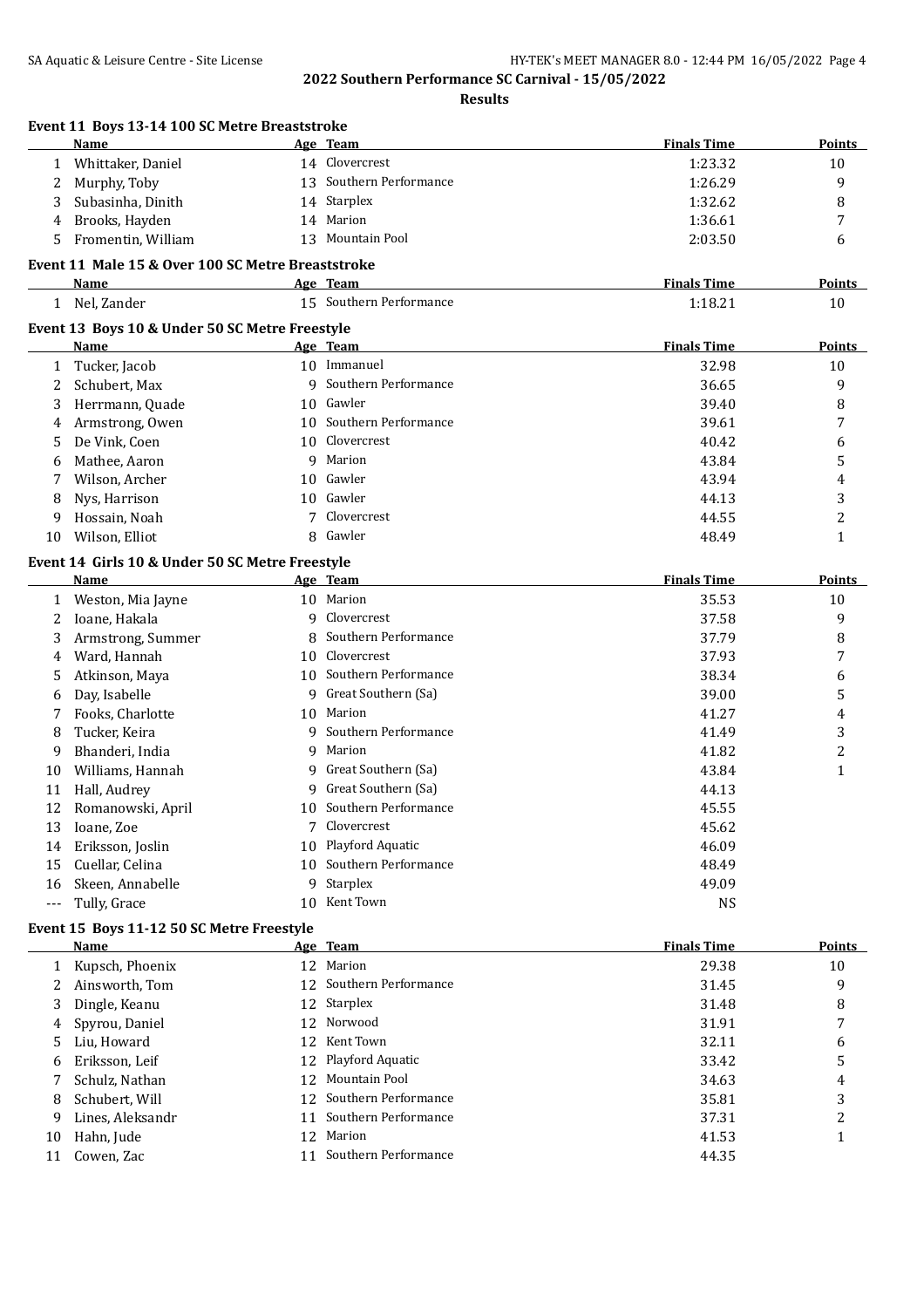**Results**

# **(Event 15 Boys 11-12 50 SC Metre Freestyle)**

|     | Name              | Age | Team                    | <b>Finals Time</b> | <b>Points</b> |
|-----|-------------------|-----|-------------------------|--------------------|---------------|
| --- | Bartlett, Jacques |     | 12 Marion               | NS                 |               |
| --- | Downs, Baxter     |     | 12 Marion               | <b>NS</b>          |               |
| --- | Beggs, Cooper     |     | 12 Southern Performance | <b>NS</b>          |               |
|     | .                 |     |                         |                    |               |

# **Event 15 Boys 13-14 50 SC Metre Freestyle**

|     | <b>Name</b>              |    | Age Team                | <b>Finals Time</b> | Points  |
|-----|--------------------------|----|-------------------------|--------------------|---------|
|     | Clavel, Cohen            |    | 13 Broken Hill Aquatic  | 27.81              | 10      |
| 2   | Atkinson, Tyler          |    | 14 Southern Performance | 28.17              | 9       |
|     | Smith, Jarrad            |    | 14 Starplex             | 29.24              | 8       |
|     | 4 Dossetter-Smith, Mason | 13 | Marion                  | 29.96              |         |
|     | Subasinha, Dinith        |    | 14 Starplex             | 31.87              | 6       |
| 6   | Frith, Lucas             |    | 13 Starplex             | 32.04              | 5       |
|     | Lines, Lachlan           |    | 13 Southern Performance | 32.18              | 4       |
| 8   | Lindsay, Nicholas        |    | 13 Playford Aquatic     | 32.59              | 3       |
| 9.  | Nys, Lachie              |    | 13 Gawler               | 32.63              | ົາ<br>∠ |
| --- | Fromentin, William       | 13 | Mountain Pool           | <b>NS</b>          |         |

#### **Event 15 Boys 15 & Over 50 SC Metre Freestyle**

| Name                 | Age Team                | <b>Finals Time</b> | <b>Points</b>  |
|----------------------|-------------------------|--------------------|----------------|
| Nicoll, Craig        | 31 Southern Performance | 26.07              | 10             |
| 2 Wiggett, Alexander | 16 Southern Performance | 26.32              | 9              |
| 3 Kupsch, Diezel     | 15 Marion               | 28.15              | 8              |
| 4 Hearl, Ethan       | 15 Clovercrest          | 28.27              | $\overline{ }$ |
| 5 Waligora, Matthew  | 15 Playford Aquatic     | 28.86              | 6              |
| 6 Evans, Owen        | 15 Henley & Grange      | 29.35              |                |
| --- Fernando, Shanon | 15 Clovercrest          | <b>NS</b>          |                |
| --- Walker, Jack     | 15 Southern Performance | <b>SCR</b>         |                |

#### **Event 16 Girls 11-12 50 SC Metre Freestyle**

|    | Name                     |    | Age Team             | <b>Finals Time</b> | <b>Points</b>  |
|----|--------------------------|----|----------------------|--------------------|----------------|
|    | Thomas, Milla            | 12 | Kent Town            | 30.05              | 10             |
|    | Crossman, Ebony          | 11 | Clovercrest          | 30.06              | 9              |
| 3  | Ellis, Piper             | 12 | Playford Aquatic     | 30.24              | 8              |
| 4  | Sturt, Chloe             | 11 | Norwood              | 31.19              | 7              |
| 5  | Mason, Layla             | 12 | Southern Performance | 31.79              | 6              |
| 6  | Amai, Layla              | 12 | Southern Performance | 31.89              | 5              |
|    | Greenham, Violet         | 12 | Playford Aquatic     | 31.99              | 4              |
| 8  | Liemar, Milli            | 11 | Western Aquatic (Sa) | 32.52              | 3              |
| 9  | Forster, Ella            | 12 | Clovercrest          | 33.02              | $\overline{c}$ |
| 10 | Lynch, Flora-lily        | 11 | Clovercrest          | 34.40              | 1              |
| 11 | Sebestyen, Laura         | 11 | Marion               | 34.52              |                |
| 12 | Gray, Claire             | 11 | Southern Performance | 35.06              |                |
| 13 | Adcock, Ava              | 11 | Immanuel             | 35.50              |                |
| 14 | Liemar, Seanna           | 12 | Western Aquatic (Sa) | 35.65              |                |
| 15 | Stocker, Ruby            | 12 | Playford Aquatic     | 36.34              |                |
| 16 | Gibbins, Ella            | 12 | Great Southern (Sa)  | 36.52              |                |
| 17 | Skeen, Sophie            | 11 | Starplex             | 36.55              |                |
| 18 | Zhao, Lexie              | 11 | Marion               | 37.05              |                |
| 19 | Sales, Victoria          | 11 | Clovercrest          | 38.27              |                |
| 20 | McKellar-Stewart, Harper | 11 | Marion               | 39.22              |                |
|    |                          |    |                      |                    |                |

#### **Event 16 Girls 13-14 50 SC Metre Freestyle**

|   | Name              | Age | <b>Team</b>         | <b>Finals Time</b> | <b>Points</b> |
|---|-------------------|-----|---------------------|--------------------|---------------|
|   | Noriega, Emilia   | 14  | Immanuel            | 28.86              | 10            |
| 2 | Waligora, Urszula |     | 13 Playford Aquatic | 29.57              |               |
|   | Borgmeyer, Claire | 14  | Immanuel            | 30.03              |               |
| Д | Starr, Annabelle  |     | 14 Mountain Pool    | 30.68              |               |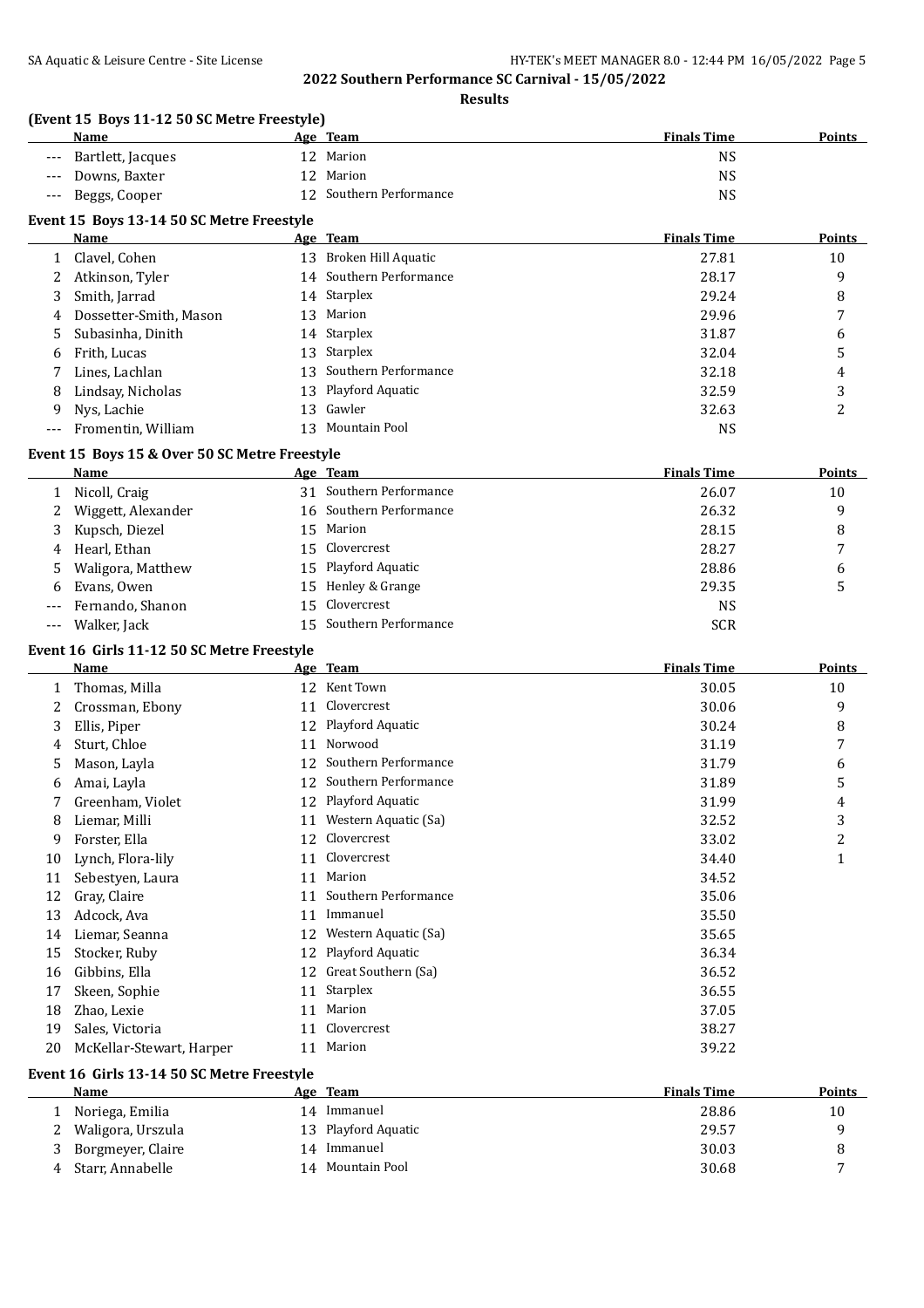# **Results**

# **(Event 16 Girls 13-14 50 SC Metre Freestyle)**

|       | Name                                                     |    | Age Team                                 | <b>Finals Time</b> | <b>Points</b> |
|-------|----------------------------------------------------------|----|------------------------------------------|--------------------|---------------|
| 5.    | Green, Charlise                                          |    | 13 Immanuel                              | 31.25              | 6             |
| 6     | Wilson, Abbey                                            |    | 13 Southern Performance                  | 31.32              | 5             |
| 7     | Nenasheff, Tash                                          |    | 14 Southern Performance                  | 33.01              | 4             |
| 8     | Ratzmer, Haylee                                          | 14 | Mountain Pool                            | 33.63              | 3             |
| 9     | Fuhrmann, Janna                                          | 13 | Southern Performance                     | 34.31              | 2             |
| 10    | Schulz, Olivia                                           | 14 | Mountain Pool                            | 36.59              | 1             |
| 11    | Stringer, April                                          |    | 14 Great Southern (Sa)                   | 36.90              |               |
| 12    | Hudson, Isabella                                         |    | 13 Great Southern (Sa)                   | 38.83              |               |
| 13    | Taylor-Ziersch, Bethany                                  | 13 | Marion                                   | 42.61              |               |
|       | Smith, Keeley                                            |    | 14 Murray Bridge                         | <b>NS</b>          |               |
| $---$ | Otto, Alannah                                            |    | 13 Marion                                | <b>NS</b>          |               |
|       | Event 16 Girls 15 & Over 50 SC Metre Freestyle           |    |                                          |                    |               |
|       | Name                                                     |    | Age Team                                 | <b>Finals Time</b> | <b>Points</b> |
|       | 1 Moshi, Magdalena                                       |    | 31 Clovercrest                           | 33.81              | 10            |
| 2     | Couche, Courtney                                         |    | 26 Southern Performance                  | 36.29              | 9             |
| 3     | Herrmann, Jorja                                          | 16 | Gawler                                   | 44.17              | 8             |
| 4     | Taylor, Zara                                             |    | 26 Mountain Pool                         | 53.81              | 7             |
| $---$ | Brown, Chloe                                             |    | 16 Southern Performance                  | <b>SCR</b>         |               |
|       | Event 17 Boys 12 & Under 200 SC Metre Backstroke         |    |                                          |                    |               |
|       | Name                                                     |    | Age Team                                 | <b>Finals Time</b> | Points        |
|       | 1 Lines, Aleksandr                                       |    | 11 Southern Performance                  | 3:19.51            | 10            |
|       | Event 17 Boys 13-15 200 SC Metre Backstroke              |    |                                          |                    |               |
|       | Name                                                     |    | Age Team                                 | <b>Finals Time</b> | Points        |
|       | 1 Kupsch, Tarcan                                         |    | 13 Marion                                | 2:34.26            | 10            |
|       | 2 Lines, Lachlan                                         |    | 13 Southern Performance                  | 2:51.30            | 9             |
|       | Event 18 Girls 12 & Under 200 SC Metre Backstroke        |    |                                          |                    |               |
|       | Name                                                     |    | Age Team                                 | <b>Finals Time</b> | <b>Points</b> |
|       | 1 Bevan, Jasmine                                         |    | 12 Marion                                | 2:54.43            | 10            |
|       | 2 Baker, Amelia                                          |    | 11 Southern Performance                  | 2:57.80            | 9             |
|       | Event 18 Girls 13-15 200 SC Metre Backstroke             |    |                                          |                    |               |
|       | Name                                                     |    | Age Team                                 | <b>Finals Time</b> | <b>Points</b> |
|       | 1 Adams, Sasha                                           |    | 15 Immanuel                              | 2:44.17            | 10            |
| 2     | Kumela, Lilly                                            |    | 13 Clovercrest                           | 2:45.85            | 9             |
| 3     | Connelly, Hannah                                         |    | 13 Tea Tree Gully                        | 2:54.32            | 8             |
|       |                                                          |    |                                          |                    |               |
|       | Event 18 Girls 16 & Over 200 SC Metre Backstroke<br>Name |    | Age Team                                 | <b>Finals Time</b> | Points        |
|       | 1 Hansen, Stephanie                                      |    | 16 Clovercrest                           | 2:39.33            | 10            |
| $---$ | Crane, Ashlee                                            |    | 16 Great Southern (Sa)                   | DQ                 |               |
|       | Beaver, Sharon                                           |    | 55 Southern Performance                  | <b>NS</b>          |               |
|       |                                                          |    |                                          |                    |               |
|       | Event 19 Girls 12 & Under 200 SC Metre Breaststroke      |    |                                          |                    |               |
|       | Name                                                     |    | Age Team                                 | <b>Finals Time</b> | <b>Points</b> |
|       | 1 Sturt, Chloe                                           |    | 11 Norwood                               | 3:20.00            | 10            |
| 2     | Liemar, Seanna                                           |    | 12 Western Aquatic (Sa)                  | 3:38.20            | 9             |
| 3     | Lynch, Flora-lily                                        |    | 11 Clovercrest<br>8 Southern Performance | 3:44.32            | 8             |
|       | 4 Armstrong, Summer                                      |    | 10 Southern Performance                  | 3:51.06            | 7             |
| 5.    | Atkinson, Maya                                           |    |                                          | 3:53.45            | 6             |
|       | Event 19 Female 13-15 200 SC Metre Breaststroke          |    |                                          |                    |               |
|       | Name                                                     |    | Age Team                                 | <b>Finals Time</b> | Points        |
|       | 1 Fuhrmann, Ella                                         |    | 15 Southern Performance                  | 3:10.65            | 10            |
|       | 2 Chan, Hermione                                         |    | 14 Marion                                | 3:19.78            | 9             |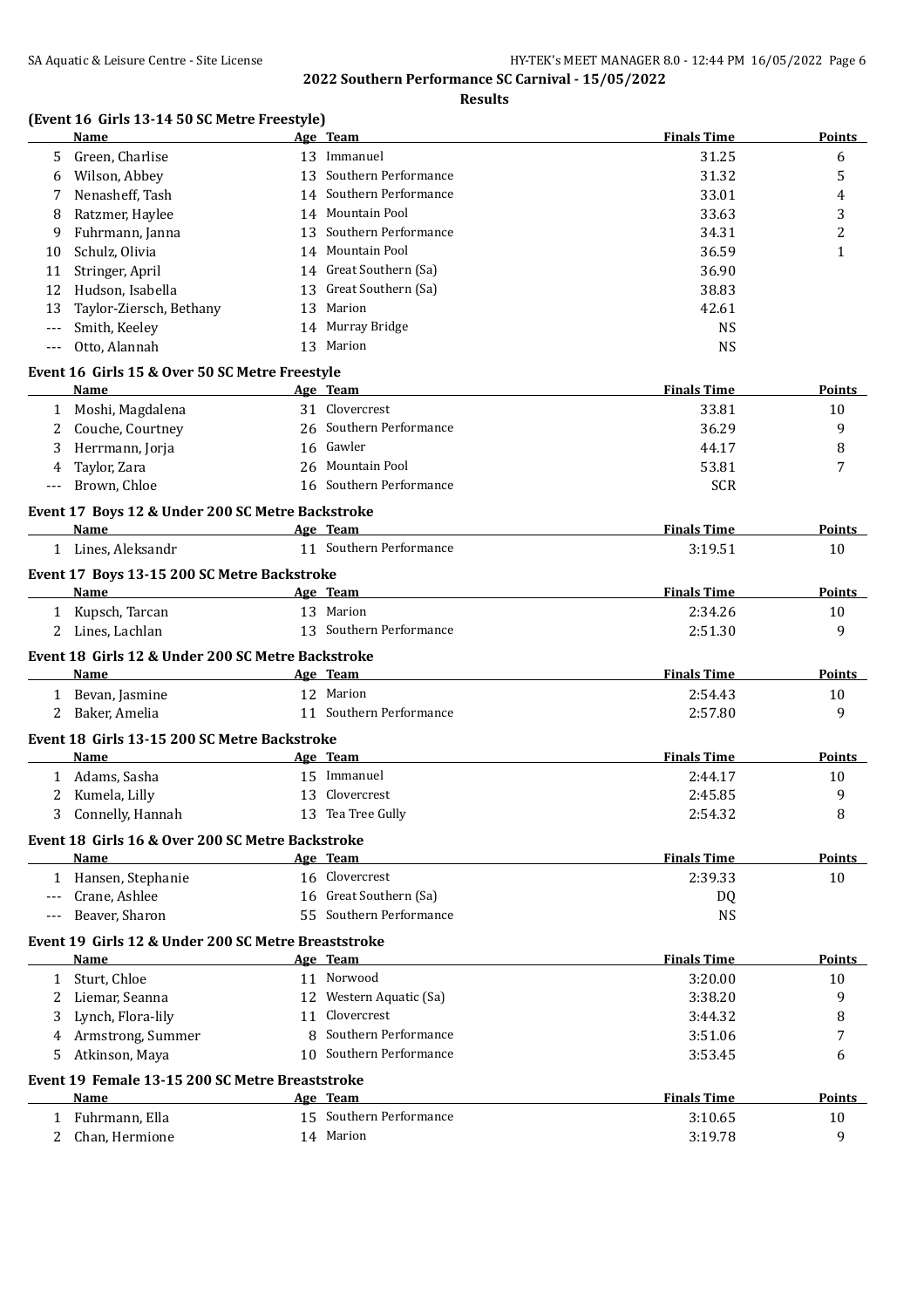|   | (Event 19 Female 13-15 200 SC Metre Breaststroke)              |         |                                     |                      |               |
|---|----------------------------------------------------------------|---------|-------------------------------------|----------------------|---------------|
|   | <b>Name</b>                                                    |         | Age Team                            | <b>Finals Time</b>   | <b>Points</b> |
|   | 3 Schulz, Olivia                                               |         | 14 Mountain Pool                    | 3:22.58              | 8             |
|   | Event 19 Female 16 & Over 200 SC Metre Breaststroke            |         |                                     |                      |               |
|   | Name                                                           |         | Age Team                            | <b>Finals Time</b>   | <b>Points</b> |
|   | 1 Martin, Taliah                                               |         | 17 Marion                           | 3:16.13              | 10            |
|   | Event 19 Boys 12 & Under 200 SC Metre Breaststroke             |         |                                     |                      |               |
|   | Name                                                           |         | Age Team                            | <b>Finals Time</b>   | <b>Points</b> |
|   | --- Schubert, Will                                             |         | 12 Southern Performance             | DQ                   |               |
|   | Event 19 Male 13-15 200 SC Metre Breaststroke                  |         |                                     |                      |               |
|   | Name                                                           |         | Age Team                            | <b>Finals Time</b>   | Points        |
|   | 1 Kupsch, Diezel                                               |         | 15 Marion                           | 2:49.71              | 10            |
| 2 | Whittaker, Daniel                                              |         | 14 Clovercrest                      | 2:51.24              | 9             |
| 3 | Nel, Zander                                                    |         | 15 Southern Performance             | 3:00.14              | 8             |
| 4 | Evans, Owen                                                    |         | 15 Henley & Grange                  | 3:01.28              | 7             |
| 5 | Waligora, Matthew                                              |         | 15 Playford Aquatic                 | 3:03.68              | 6             |
| 6 | Subasinha, Dinith                                              |         | 14 Starplex                         | 3:25.47              | 5             |
|   | Smith, Jarrad                                                  |         | 14 Starplex                         | DQ                   |               |
|   | Swimmer did not finish                                         |         |                                     |                      |               |
|   | --- Brooks, Hayden                                             |         | 14 Marion                           | <b>NS</b>            |               |
|   | Event 21 Girls 12 & Under 200 SC Metre Butterfly               |         |                                     |                      |               |
|   | Name                                                           |         | Age Team                            | <b>Finals Time</b>   | Points        |
|   | 1 Cameron, Piper                                               |         | 12 Clovercrest                      | 2:51.02              | 10            |
|   | 2 Greenham, Violet                                             |         | 12 Playford Aquatic                 | 3:00.76              | 9             |
|   | Event 21 Female 13-15 200 SC Metre Butterfly                   |         |                                     |                      |               |
|   | Name                                                           |         | Age Team                            | <b>Finals Time</b>   | Points        |
|   | 1 Noriega, Emilia                                              |         | 14 Immanuel                         | 2:41.44              | 10            |
|   | 2 Romanowski, Georgia                                          |         | 13 Southern Performance             | 3:08.76              | 9             |
|   | Event 21 Female 16 & Over 200 SC Metre Butterfly               |         |                                     |                      |               |
|   | <b>Name</b>                                                    |         | Age Team                            | <b>Finals Time</b>   | <b>Points</b> |
|   | 1 Couche, Courtney                                             |         | 26 Southern Performance             | 3:08.24              | 10            |
|   |                                                                |         |                                     |                      |               |
|   | Event 21 Boys 12 & Under 200 SC Metre Butterfly<br><b>Name</b> |         | Age Team                            | <b>Finals Time</b>   | Points        |
|   | 1 Ainsworth, Tom                                               |         | 12 Southern Performance             | 3:09.30              | 10            |
|   |                                                                |         |                                     |                      |               |
|   | Event 23 Boys 10 & Under 100 SC Metre Backstroke               |         |                                     |                      |               |
|   | <b>Name</b>                                                    |         | Age Team<br>9 Southern Performance  | <b>Finals Time</b>   | <b>Points</b> |
|   | 1 Schubert, Max<br>2 De Vink, Coen                             |         | 10 Clovercrest                      | 1:34.67              | 10            |
|   |                                                                |         |                                     | 1:42.24              | 9             |
|   | Event 24 Girls 10 & Under 100 SC Metre Backstroke              |         |                                     |                      |               |
|   | Name                                                           |         | Age Team                            | <b>Finals Time</b>   | <b>Points</b> |
| 1 | Clowser, Ellie                                                 |         | 10 Clovercrest                      | 1:32.02              | 10            |
| 2 | Busby, Hannah                                                  |         | 10 Southern Performance             | 1:34.40              | 9             |
| 3 | Day, Isabelle                                                  |         | 9 Great Southern (Sa)               | 1:39.31              | 8             |
| 4 | Tucker, Keira                                                  | 9       | Southern Performance<br>Clovercrest | 1:40.44              | 7             |
| 5 | Ioane, Hakala                                                  | q       | Marion                              | 1:43.03              | 6             |
| 6 | Fooks, Charlotte                                               | 10<br>9 | Great Southern (Sa)                 | 1:44.88              | 5             |
| 7 | Hall, Audrey<br>Davies, Charlotte                              |         | 10 Marion                           | 2:04.07<br><b>NS</b> | 4             |
|   |                                                                |         |                                     |                      |               |
|   | Event 25 Boys 11-12 100 SC Metre Backstroke                    |         |                                     |                      |               |
|   | Name                                                           |         | Age Team                            | <b>Finals Time</b>   | Points        |
|   | 1 Kupsch, Phoenix                                              |         | 12 Marion                           | 1:12.12              | 10            |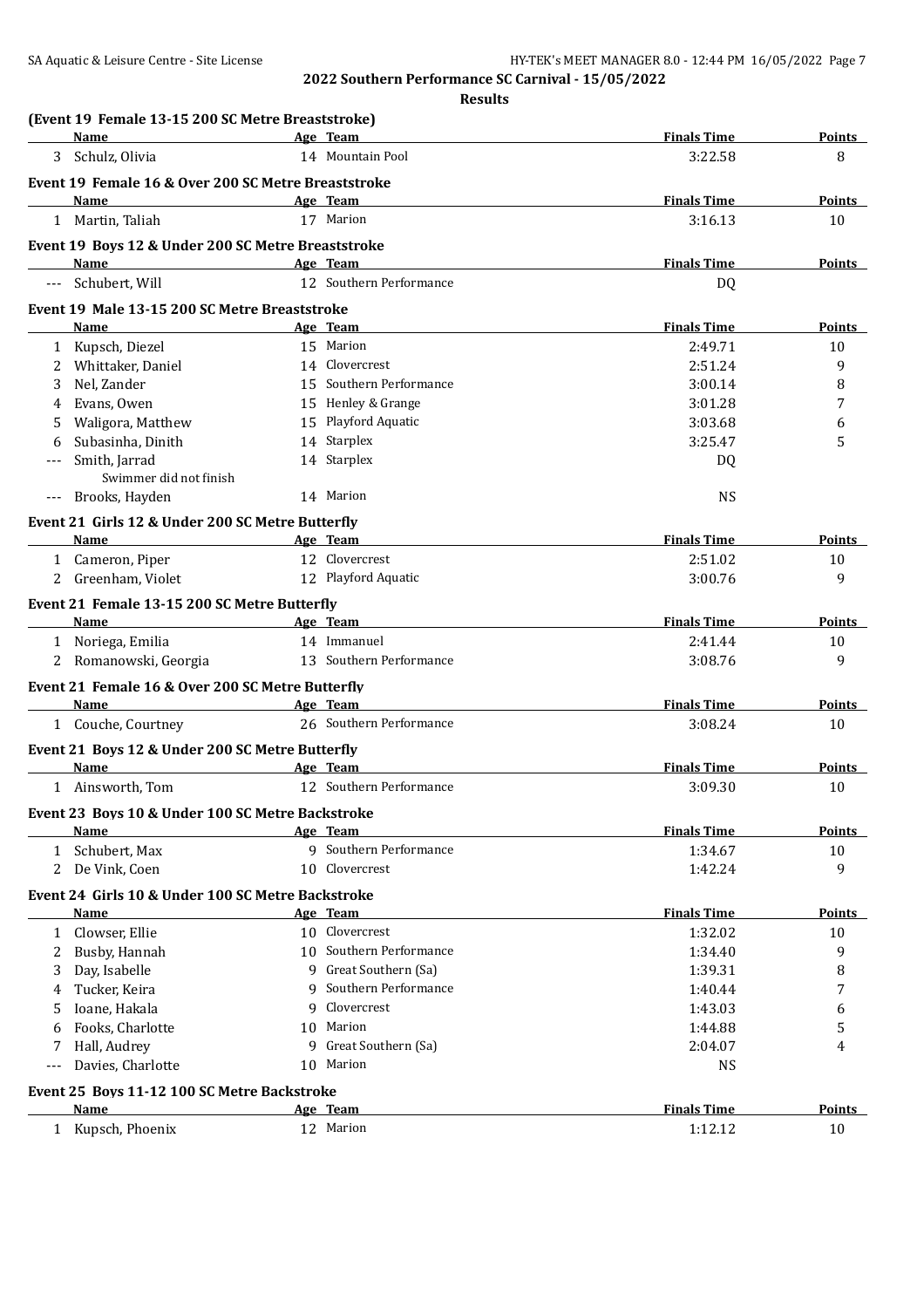**Results**

|       | (Event 25 Boys 11-12 100 SC Metre Backstroke)<br>Name |    | Age Team                | <b>Finals Time</b> | <b>Points</b>  |
|-------|-------------------------------------------------------|----|-------------------------|--------------------|----------------|
|       | 2 Spyrou, Daniel                                      |    | 12 Norwood              | 1:18.40            | 9              |
| 3     | Dingle, Keanu                                         |    | 12 Starplex             | 1:20.51            | 8              |
| 4     | Schulz, Nathan                                        |    | 12 Mountain Pool        | 1:25.47            | 7              |
| 5     | Umakaran, Santhosh                                    | 11 | Marion                  | 1:31.80            | 6              |
| 6     | Small, Mitchell                                       | 11 | Immanuel                | 1:34.89            | 5              |
| 7     | Lines, Aleksandr                                      | 11 | Southern Performance    | 1:38.65            | 4              |
|       | Draganic, Damian                                      | 11 | Marion                  | <b>NS</b>          |                |
| $---$ | Bartlett, Jacques                                     |    | 12 Marion               | <b>NS</b>          |                |
| $---$ |                                                       |    |                         |                    |                |
|       | Event 25 Boys 13-14 100 SC Metre Backstroke           |    |                         |                    |                |
|       | Name                                                  |    | Age Team                | <b>Finals Time</b> | <b>Points</b>  |
|       | 1 Atkinson, Tyler                                     |    | 14 Southern Performance | 1:11.24            | 10             |
| 2     | Kupsch, Tarcan                                        |    | 13 Marion               | 1:12.33            | 9              |
| 3     | Murphy, Toby                                          |    | 13 Southern Performance | 1:16.95            | 8              |
| 4     | Lindsay, Nicholas                                     |    | 13 Playford Aquatic     | 1:17.31            | 7              |
| 5     | Brooks, Hayden                                        | 14 | Marion                  | 1:23.26            | 6              |
| 6     | Fromentin, William                                    | 13 | Mountain Pool           | 1:36.81            | 5              |
| $---$ | Lines, Lachlan                                        |    | 13 Southern Performance | DQ                 |                |
|       | Event 26 Girls 11-12 100 SC Metre Backstroke          |    |                         |                    |                |
|       | Name                                                  |    | Age Team                | <b>Finals Time</b> | Points         |
|       | 1 Forster, Ella                                       |    | 12 Clovercrest          | 1:20.61            | 10             |
| 2     | Amai, Layla                                           |    | 12 Southern Performance | 1:21.46            | 9              |
| 3     | Sebestyen, Laura                                      |    | 11 Marion               | 1:25.33            | 8              |
| 4     | Lynch, Flora-lily                                     | 11 | Clovercrest             | 1:30.49            | 7              |
| 5     | Adcock, Ava                                           | 11 | Immanuel                | 1:32.79            | 6              |
| 6     | Gray, Claire                                          | 11 | Southern Performance    | 1:33.05            | 5              |
| 7     | Foster, Alyshia                                       | 12 | Southern Performance    | 1:33.77            | 4              |
| 8     | Waller, Arabella                                      | 11 | Marion                  | 1:35.57            | 3              |
| 9     | McKellar-Stewart, Harper                              | 11 | Marion                  | 1:38.22            | $\overline{c}$ |
| 10    | Hards, Eloise                                         | 12 | Southern Performance    | 1:47.55            | $\mathbf{1}$   |
|       |                                                       |    |                         |                    |                |
|       | Event 26 Girls 13-14 100 SC Metre Backstroke          |    |                         |                    |                |
|       | <b>Name</b>                                           |    | Age Team                | <b>Finals Time</b> | <b>Points</b>  |
|       | 1 Waligora, Urszula                                   |    | 13 Playford Aquatic     | 1:15.27            | 10             |
| 2     | Starr, Annabelle                                      |    | 14 Mountain Pool        | 1:17.52            | 9              |
|       | 3 Kumela, Lilly                                       |    | 13 Clovercrest          | 1:17.74            | 8              |
| 4     | Ratzmer, Haylee                                       |    | 14 Mountain Pool        | 1:23.03            | 7              |
| 5     | Stringer, April                                       |    | 14 Great Southern (Sa)  | 1:36.54            | 6              |
|       | Smith, Keeley                                         |    | 14 Murray Bridge        | <b>NS</b>          |                |
|       | Event 26 Girls 15 & Over 100 SC Metre Backstroke      |    |                         |                    |                |
|       | Name                                                  |    | Age Team                | <b>Finals Time</b> | <b>Points</b>  |
| $---$ | Brown, Chloe                                          |    | 16 Southern Performance | <b>SCR</b>         |                |
|       | Event 28 Girls 800 SC Metre Freestyle                 |    |                         |                    |                |
|       | Name                                                  |    | Age Team                | <b>Finals Time</b> | <b>Points</b>  |
|       | 1 Hansen, Stephanie                                   |    | 16 Clovercrest          | 9:44.06            | 10             |
|       | 2 Cameron, Piper                                      |    | 12 Clovercrest          | 10:07.13           | 9              |
| 3     | Adams, Sasha                                          |    | 15 Immanuel             | 10:21.75           | 8              |
| 4     | Green, Charlise                                       |    | 13 Immanuel             | 10:33.18           | 7              |
|       |                                                       |    |                         |                    |                |
|       | Event 29 Girls 10 & Under 100 SC Metre IM<br>Name     |    | Age Team                | <b>Finals Time</b> | <b>Points</b>  |
|       | 1 Armstrong, Summer                                   |    | 8 Southern Performance  | 1:41.37            | 10             |
|       | 2 Day, Isabelle                                       |    | 9 Great Southern (Sa)   | 1:43.66            | 9              |
|       |                                                       |    |                         |                    |                |

3 Ward, Hannah 10 Clovercrest 1:43.95 8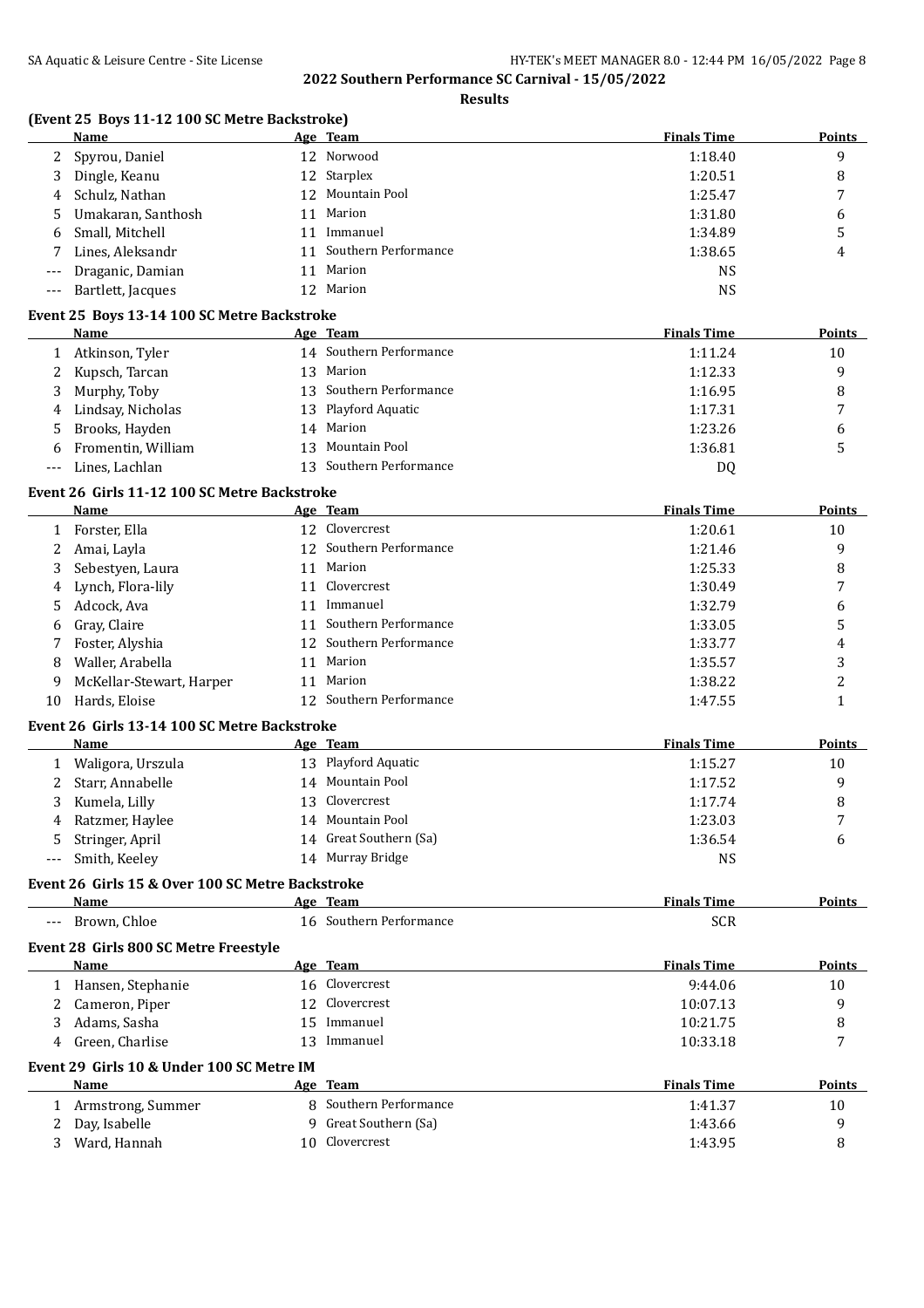**Results**

|  | (Event 29 Girls 10 & Under 100 SC Metre IM) |  |
|--|---------------------------------------------|--|
|--|---------------------------------------------|--|

|                     | (Event 29 Girls IV & Under IVO SC Metre IM) |                 |                      |                    |                |
|---------------------|---------------------------------------------|-----------------|----------------------|--------------------|----------------|
|                     | <b>Name</b>                                 |                 | Age Team             | <b>Finals Time</b> | Points         |
| 4                   | Tucker, Keira                               | q               | Southern Performance | 1:50.52            | 7              |
| 5                   | Ioane, Hakala                               | 9               | Clovercrest          | 1:51.37            | 6              |
| 6                   | Romanowski, April                           | 10              | Southern Performance | 1:51.87            | 5              |
| 7                   | Ioane, Zoe                                  |                 | Clovercrest          | 1:59.85            | 4              |
| 8                   | Skeen, Annabelle                            | 9               | Starplex             | 2:06.47            | 3              |
| 9                   | Williams, Hannah                            | 9               | Great Southern (Sa)  | 2:21.08            | $\overline{2}$ |
| $\qquad \qquad - -$ | Tully, Grace                                | 10 <sup>1</sup> | Kent Town            | <b>NS</b>          |                |
| $---$               | Davies, Charlotte                           | 10              | Marion               | <b>NS</b>          |                |
|                     | Event 29 Boys 10 & Under 100 SC Metre IM    |                 |                      |                    |                |
|                     | Name                                        | Age             | Team                 | <b>Finals Time</b> | Points         |
| 1                   | Tucker, Jacob                               | 10              | Immanuel             | 1:25.47            | 10             |
| 2                   | Schubert, Max                               | q.              | Southern Performance | 1:37.74            | 9              |
| 3                   | Armstrong, Owen                             | 10              | Southern Performance | 1:40.81            | 8              |
| 4                   | Herrmann, Quade                             | 10 <sup>1</sup> | Gawler               | 1:43.01            | 7              |
| 5                   | Mathee, Aaron                               | q               | Marion               | 1:52.65            | 6              |
|                     | Event 31 Boys 11-12 100 SC Metre IM         |                 |                      |                    |                |
|                     | <b>Name</b>                                 |                 | Age Team             | <b>Finals Time</b> | Points         |
|                     | Kupsch, Phoenix                             | 12              | Marion               | 1:16.62            | 10             |
|                     | Eriksson, Leif                              | 12              | Playford Aquatic     | 1:28.23            | 9              |
| 3                   | Schulz, Nathan                              | 12              | <b>Mountain Pool</b> | 1:29.60            | 8              |
| $---$               | Beggs, Cooper                               | 12              | Southern Performance | <b>NS</b>          |                |
| $--$                | Draganic, Damian                            | 11              | Marion               | <b>NS</b>          |                |
| $---$               | Bartlett, Jacques                           | 12              | Marion               | <b>NS</b>          |                |
|                     |                                             |                 |                      |                    |                |

# **Event 31 Boys 13-14 100 SC Metre IM**

|   | Name                     |     | Age Team            | <b>Finals Time</b> | <b>Points</b> |
|---|--------------------------|-----|---------------------|--------------------|---------------|
|   | Smith, Jarrad            |     | 14 Starplex         | 1:15.61            | 10            |
|   | 2 Dossetter-Smith, Mason | 13. | Marion              | 1:16.60            | 9             |
|   | 3 Kupsch, Tarcan         | 13. | Marion              | 1:16.99            | 8             |
|   | 4 Lindsay, Nicholas      |     | 13 Playford Aquatic | 1:21.34            |               |
| 5 | Brooks, Hayden           | 14  | Marion              | 1:25.68            | b             |
|   | 6 Nys, Lachie            | 13. | Gawler              | 1:30.00            | 5             |
|   | Fromentin, William       | 13. | Mountain Pool       | 1:45.53            | 4             |
|   | --- Whittaker, Daniel    | 14  | Clovercrest         | D <sub>0</sub>     |               |

# **Event 31 Boys 15 & Over 100 SC Metre IM**

|    | <b>Name</b>        |     | Age Team                | <b>Finals Time</b> | <b>Points</b> |
|----|--------------------|-----|-------------------------|--------------------|---------------|
|    | Wiggett, Alexander |     | 16 Southern Performance | 1:09.41            | 10            |
|    | Kuchel, Liam       |     | 16 Southern Performance | 1:10.31            | q             |
| 3. | Waligora, Matthew  |     | 15 Playford Aquatic     | 1:12.87            | 8             |
| 4  | Kupsch, Diezel     | 15. | Marion                  | 1:13.27            | $\mathbf{r}$  |
|    | Fernando, Shanon   | 15  | Clovercrest             | NS                 |               |

#### **Event 32 Girls 11-12 100 SC Metre IM**

|    | Name              |    | Age Team                | <b>Finals Time</b> | Points |
|----|-------------------|----|-------------------------|--------------------|--------|
|    | Crossman, Ebony   | 11 | Clovercrest             | 1:18.12            | 10     |
|    | Thomas, Milla     |    | 12 Kent Town            | 1:18.95            | 9      |
|    | Ellis, Piper      |    | 12 Playford Aquatic     | 1:19.41            | 8      |
| 4  | Griffiths, Ellie  |    | 12 Gawler               | 1:22.79            |        |
|    | Sturt, Chloe      |    | 11 Norwood              | 1:24.35            | 6      |
| 6  | Liemar, Milli     |    | 11 Western Aquatic (Sa) | 1:25.93            | 5      |
|    | Sebestyen, Laura  |    | 11 Marion               | 1:26.23            | 4      |
| 8  | Mason, Layla      |    | 12 Southern Performance | 1:29.45            | 3      |
| 9. | Lynch, Flora-lily | 11 | Clovercrest             | 1:30.00            | 2      |
| 10 | Stocker, Ruby     |    | 12 Playford Aquatic     | 1:30.88            |        |
|    |                   |    |                         |                    |        |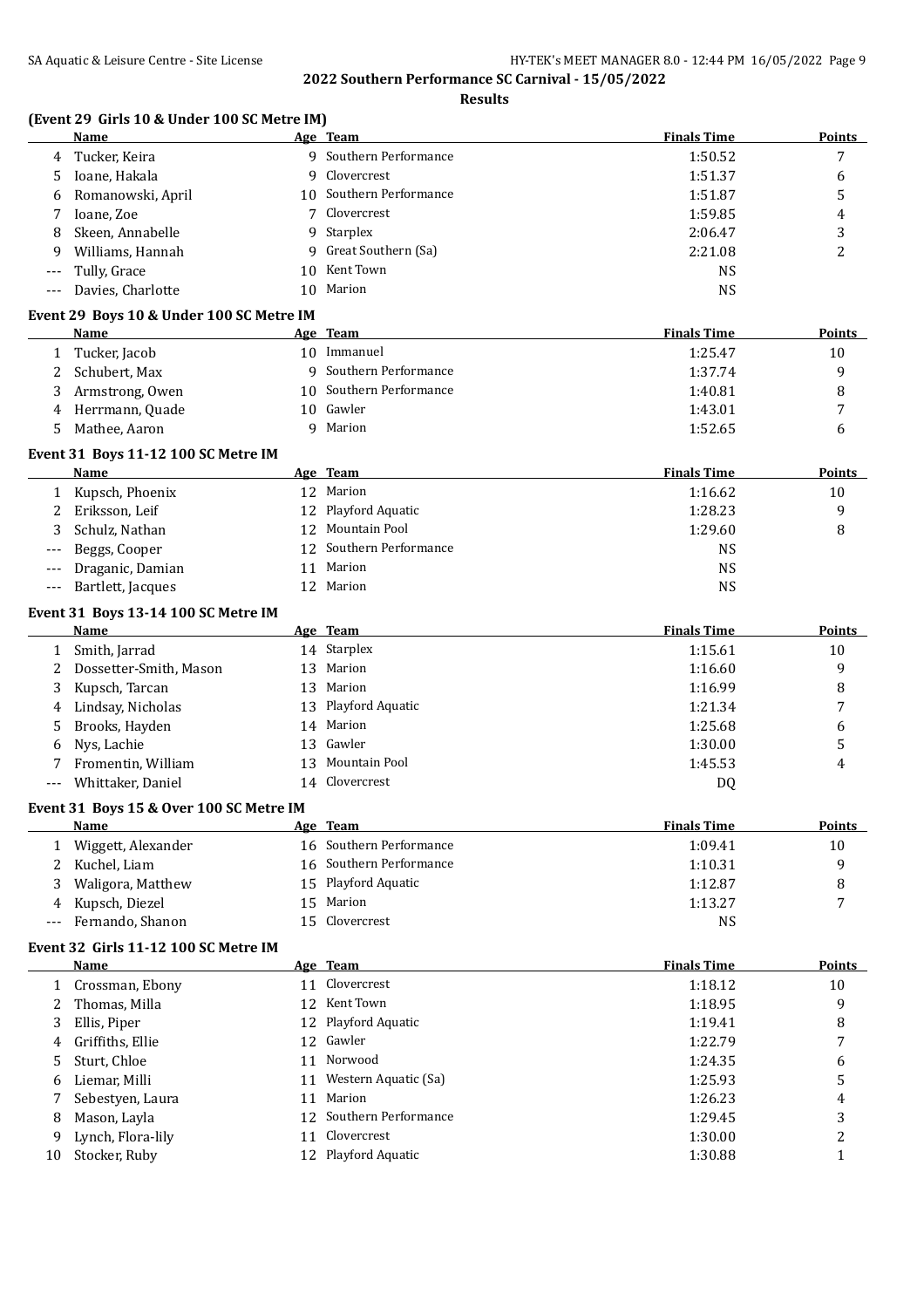### **Results**

# **(Event 32 Girls 11-12 100 SC Metre IM)**

|    | <b>Name</b>                          |    | Age Team                | <b>Finals Time</b> | <b>Points</b> |
|----|--------------------------------------|----|-------------------------|--------------------|---------------|
| 11 | Todd, Scarlett                       |    | 12 Southern Performance | 1:31.40            |               |
| 12 | Paton, Hannah                        |    | 12 Southern Performance | 1:32.76            |               |
| 13 | Waller, Arabella                     |    | 11 Marion               | 1:35.33            |               |
| 14 | Adcock, Ava                          | 11 | Immanuel                | 1:35.42            |               |
| 15 | Skeen, Sophie                        |    | 11 Starplex             | 1:36.97            |               |
| 16 | McKellar-Stewart, Harper             |    | 11 Marion               | 1:39.27            |               |
| 17 | Fisher, Lilyanna                     |    | 11 Southern Performance | 1:40.55            |               |
|    | --- Hards, Eloise                    |    | 12 Southern Performance | DQ                 |               |
|    | Event 32 Girls 13-14 100 SC Metre IM |    |                         |                    |               |
|    |                                      |    |                         |                    |               |

|    | Name               |    | Age Team                | <b>Finals Time</b> | <b>Points</b> |
|----|--------------------|----|-------------------------|--------------------|---------------|
|    | Noriega, Emilia    | 14 | Immanuel                | 1:14.53            | 10            |
| 2  | Borgmeyer, Claire  | 14 | Immanuel                | 1:16.18            | 9             |
| 3  | Connelly, Hannah   |    | 13 Tea Tree Gully       | 1:19.73            | 8             |
| 4  | Ratzmer, Haylee    |    | 14 Mountain Pool        | 1:21.97            | 7             |
| 5. | Kumela, Lilly      |    | 13 Clovercrest          | 1:22.20            | 6             |
| 6  | Chan, Hermione     |    | 14 Marion               | 1:25.19            | 5             |
|    | Nenasheff, Tash    |    | 14 Southern Performance | 1:26.82            | 4             |
| 8  | Schulz, Olivia     |    | 14 Mountain Pool        | 1:26.83            | 3             |
| 9  | Patterson, Ellimay |    | 13 Southern Performance | 1:39.20            | າ<br>∠        |
|    | Mickan, Asta       | 13 | Barossa                 | NS                 |               |

#### **Event 32 Girls 15 & Over 100 SC Metre IM**

| <b>Name</b>    | Age Team               | <b>Finals Time</b> | Points |
|----------------|------------------------|--------------------|--------|
| Martin, Taliah | Marion                 | 1:20.94            | 10     |
| Crane, Ashlee  | 16 Great Southern (Sa) | 1:46.56            |        |
| Taylor, Zara   | 26 Mountain Pool       | 2:20.23            |        |

# **Event 33 Boys 10 & Under 50 SC Metre Breaststroke**

|    | Name            | Age Team                | <b>Finals Time</b> | <b>Points</b> |
|----|-----------------|-------------------------|--------------------|---------------|
|    | Tucker, Jacob   | 10 Immanuel             | 47.54              | 10            |
| 2  | Herrmann, Quade | 10 Gawler               | 50.76              | 9             |
| 3  | Schubert, Max   | 9 Southern Performance  | 51.53              | 8             |
| 4  | De Vink, Coen   | 10 Clovercrest          | 51.72              | 7             |
| 5. | Armstrong, Owen | 10 Southern Performance | 55.31              | 6             |
| 6  | Mathee, Aaron   | 9 Marion                | 56.51              | כ             |
|    | Wilson, Archer  | 10 Gawler               | 1:01.69            | 4             |
| 8  | Hossain, Noah   | 7 Clovercrest           | 1:05.01            | 3             |
| 9. | Nys, Harrison   | 10 Gawler               | 1:09.41            | າ<br>∠        |
| 10 | Wilson, Elliot  | 8 Gawler                | 1:15.27            |               |

# **Event 34 Girls 10 & Under 50 SC Metre Breaststroke**

|    | Name              |     | Age Team               | <b>Finals Time</b> | <b>Points</b> |
|----|-------------------|-----|------------------------|--------------------|---------------|
|    | Clowser, Ellie    | 10  | Clovercrest            | 48.72              | 10            |
|    | Busby, Hannah     | 10  | Southern Performance   | 49.78              | 9             |
| 3  | Atkinson, Maya    | 10. | Southern Performance   | 53.19              | 8             |
| 4  | Armstrong, Summer |     | 8 Southern Performance | 53.42              | 7             |
| 5. | Bhanderi, India   |     | 9 Marion               | 55.39              | 6             |
| 6  | Romanowski, April | 10. | Southern Performance   | 56.47              | 5             |
|    | Day, Isabelle     | 9   | Great Southern (Sa)    | 57.93              | 4             |
| 8  | Cuellar, Celina   | 10. | Southern Performance   | 58.09              | 3             |
| 9. | Eriksson, Joslin  | 10  | Playford Aquatic       | 1:01.98            | 2             |
| 10 | Ioane, Hakala     | 9   | Clovercrest            | 1:04.18            |               |
| 11 | Ioane, Zoe        |     | Clovercrest            | 1:07.53            |               |
|    | Williams, Hannah  | 9.  | Great Southern (Sa)    | 1:10.96            |               |
|    | Hall, Audrey      |     | Great Southern (Sa)    | NS.                |               |
|    |                   |     |                        |                    |               |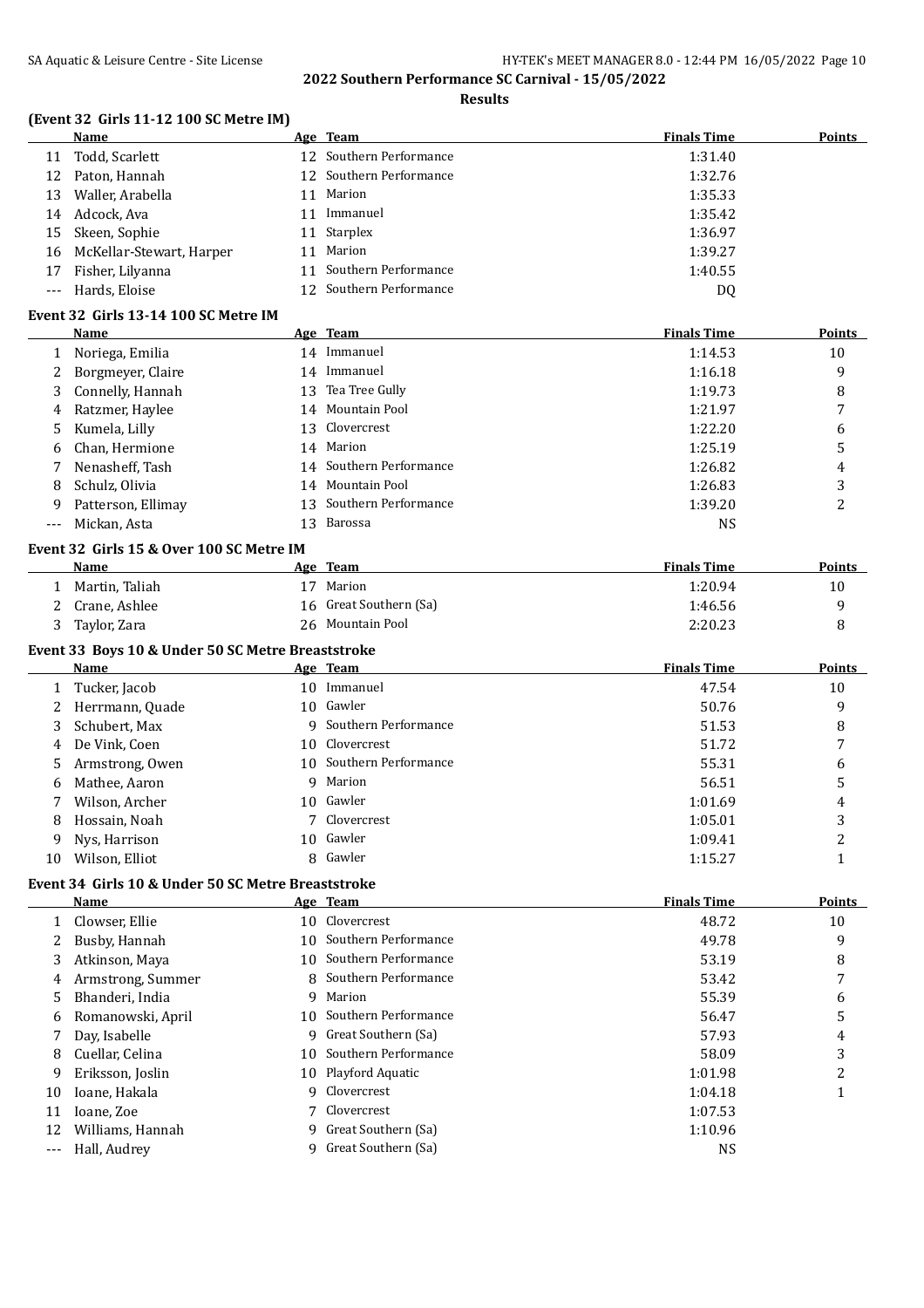|              | Event 35 Boys 11-12 50 SC Metre Breaststroke<br>Name |    | Age Team                | <b>Finals Time</b> | Points         |
|--------------|------------------------------------------------------|----|-------------------------|--------------------|----------------|
| 1            | Liu, Howard                                          |    | 12 Kent Town            | 42.09              | 10             |
| 2            | Dingle, Keanu                                        |    | 12 Starplex             | 44.23              | 9              |
| 3            | Eriksson, Leif                                       | 12 | Playford Aquatic        | 45.10              | 8              |
| 4            | Small, Mitchell                                      | 11 | Immanuel                | 50.32              | 7              |
| 5            | Schubert, Will                                       | 12 | Southern Performance    | 51.07              | 6              |
| $---$        | Cowen, Zac                                           | 11 | Southern Performance    | DQ                 |                |
| $---$        | Draganic, Damian                                     | 11 | Marion                  | <b>NS</b>          |                |
| $---$        | Beggs, Cooper                                        |    | 12 Southern Performance | <b>NS</b>          |                |
|              |                                                      |    |                         |                    |                |
|              | Event 35 Boys 13-14 50 SC Metre Breaststroke         |    |                         |                    |                |
|              | Name                                                 |    | Age Team                | <b>Finals Time</b> | <b>Points</b>  |
|              | 1 Whittaker, Daniel                                  |    | 14 Clovercrest          | 38.28              | 10             |
| 2            | Subasinha, Dinith                                    |    | 14 Starplex             | 42.17              | 9              |
| 3            | Frith, Lucas                                         |    | 13 Starplex             | 46.18              | 8              |
| 4            | Fromentin, William                                   |    | 13 Mountain Pool        | 56.76              | 7              |
|              | Event 35 Boys 15 & Over 50 SC Metre Breaststroke     |    |                         |                    |                |
|              | Name                                                 |    | Age Team                | <b>Finals Time</b> | Points         |
| $\mathbf{1}$ | Hearl, Ethan                                         |    | 15 Clovercrest          | 34.62              | 10             |
| 2            | Nel, Zander                                          |    | 15 Southern Performance | 35.24              | 9              |
| 3            | Kupsch, Diezel                                       |    | 15 Marion               | 35.27              | 8              |
| 4            | Wiggett, Alexander                                   |    | 16 Southern Performance | 37.72              | 7              |
| ---          | Nicoll, Craig                                        |    | 31 Southern Performance | <b>NS</b>          |                |
|              | Event 36 Girls 11-12 50 SC Metre Breaststroke        |    |                         |                    |                |
|              | Name                                                 |    | Age Team                | <b>Finals Time</b> | <b>Points</b>  |
| 1            | Ellis, Piper                                         |    | 12 Playford Aquatic     | 40.61              | 10             |
| 2            | Crossman, Ebony                                      |    | 11 Clovercrest          | 41.17              | 9              |
| 3            | Griffiths, Ellie                                     |    | 12 Gawler               | 42.14              | 8              |
| 4            | Liemar, Seanna                                       |    | 12 Western Aquatic (Sa) | 43.29              | 7              |
|              | Bevan, Jasmine                                       |    | 12 Marion               | 44.20              | 6              |
| 5            |                                                      | 12 | Playford Aquatic        | 44.37              | 5              |
| 6            | Greenham, Violet                                     |    | 11 Western Aquatic (Sa) |                    |                |
| 7            | Liemar, Milli                                        |    |                         | 45.37              | 4              |
| 8            | Todd, Scarlett                                       |    | 12 Southern Performance | 47.02              | 3              |
| 9            | Stocker, Ruby                                        |    | 12 Playford Aquatic     | 49.69              | $\overline{c}$ |
| 10           | Waller, Arabella                                     | 11 | Marion                  | 49.79              | $\mathbf{1}$   |
| 11           | Skeen, Sophie                                        |    | 11 Starplex             | 49.95              |                |
| 12           | Gray, Claire                                         |    | 11 Southern Performance | 50.52              |                |
| 13           | Sales, Victoria                                      | 11 | Clovercrest             | 50.66              |                |
| 14           | Zhao, Lexie                                          | 11 | Marion                  | 50.77              |                |
| 15           | Adcock, Ava                                          |    | 11 Immanuel             | 51.93              |                |
| 16           | Fisher, Lilyanna                                     | 11 | Southern Performance    | 52.19              |                |
| 17           | McKellar-Stewart, Harper                             | 11 | Marion                  | 55.32              |                |
|              | Event 36 Girls 13-14 50 SC Metre Breaststroke        |    |                         |                    |                |
|              | <b>Name</b>                                          |    | Age Team                | <b>Finals Time</b> | <b>Points</b>  |
| $\mathbf{1}$ | Mickan, Asta                                         |    | 13 Barossa              | 38.34              | 10             |
| 2            | Green, Charlise                                      | 13 | Immanuel                | 40.09              | 9              |
| 3            | Ratzmer, Haylee                                      | 14 | Mountain Pool           | 41.39              | 8              |
| 4            | Chan, Hermione                                       | 14 | Marion                  | 42.69              | 7              |
| 5            | Romanowski, Georgia                                  | 13 | Southern Performance    | 43.21              | 6              |
| 6            | Schulz, Olivia                                       | 14 | Mountain Pool           | 44.97              | 5              |
| 7            | Hudson, Isabella                                     | 13 | Great Southern (Sa)     | 48.36              | 4              |
| 8            | Fuhrmann, Janna                                      | 13 | Southern Performance    | 49.11              | 3              |
|              |                                                      |    |                         |                    | $\overline{c}$ |
| 9            | Taylor-Ziersch, Bethany                              |    | 13 Marion               | 55.63              |                |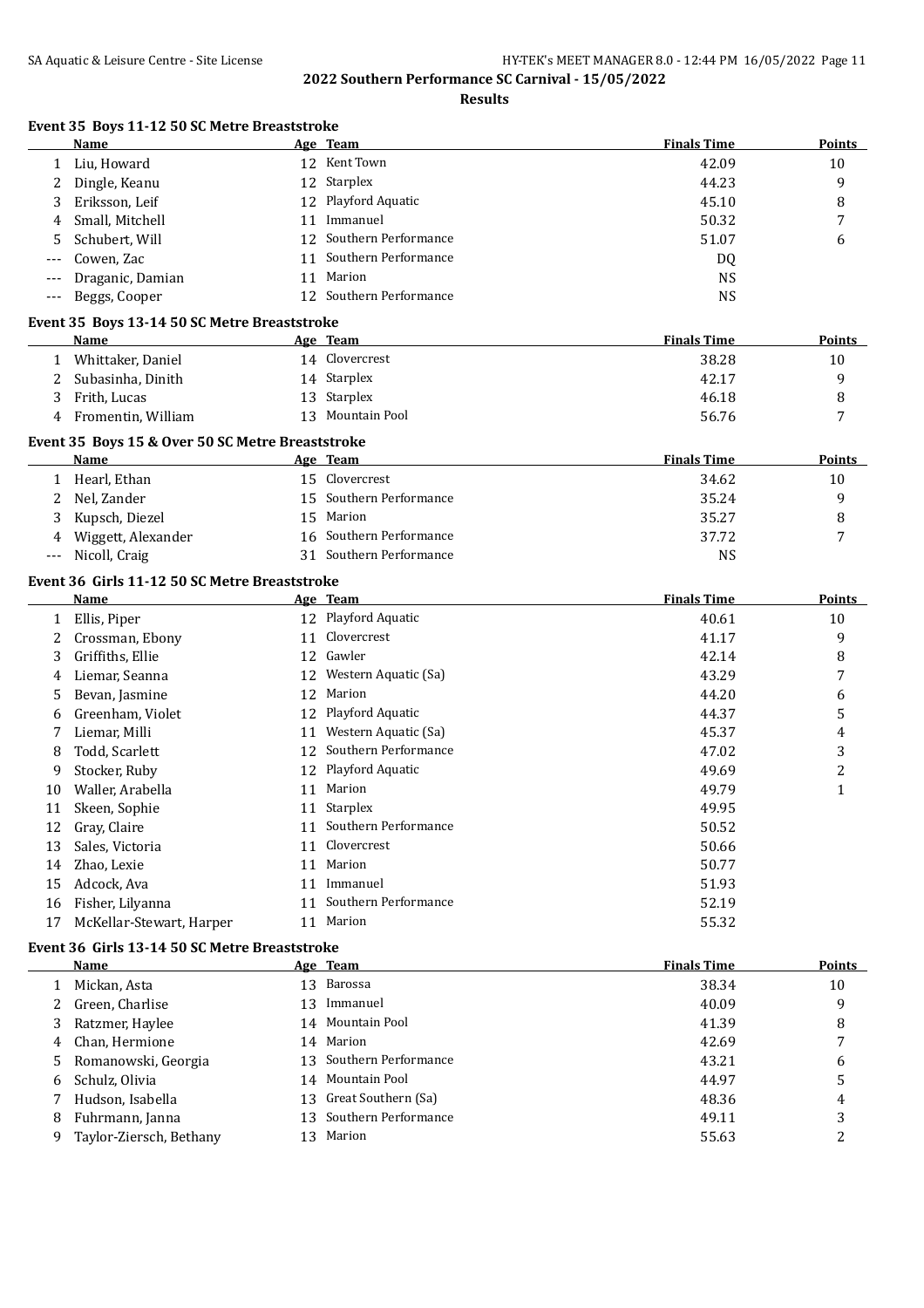|                | Name                                             | Age Team                   | <b>Finals Time</b> | Points        |
|----------------|--------------------------------------------------|----------------------------|--------------------|---------------|
|                | 1 Herrmann, Jorja                                | 16 Gawler                  | 1:00.74            | 10            |
| 2              | Taylor, Zara                                     | 26 Mountain Pool           | 1:15.59            | 9             |
| ---            | Brown, Chloe                                     | 16 Southern Performance    | <b>SCR</b>         |               |
|                |                                                  |                            |                    |               |
|                | Event 37 Boys 10 & Under 100 SC Metre Freestyle  |                            | <b>Finals Time</b> |               |
|                | Name                                             | Age Team                   |                    | Points        |
|                | 1 Herrmann, Quade                                | 10 Gawler                  | 1:30.93            | 10            |
| 2              | Wilson, Archer                                   | 10 Gawler                  | 1:41.75            | 9             |
| 3              | Hossain, Noah                                    | 7 Clovercrest              | 1:46.64            | 8             |
| 4              | Wilson, Elliot                                   | 8 Gawler                   | 1:57.38            | 7             |
| 5              | Nys, Harrison                                    | 10 Gawler                  | 2:06.98            | 6             |
|                | Event 38 Girls 10 & Under 100 SC Metre Freestyle |                            |                    |               |
|                | Name                                             | Age Team                   | <b>Finals Time</b> | <b>Points</b> |
|                | 1 Busby, Hannah                                  | 10 Southern Performance    | 1:24.32            | 10            |
| 2              | Day, Isabelle                                    | 9 Great Southern (Sa)      | 1:28.81            | 9             |
| 3              | Ward, Hannah                                     | 10 Clovercrest             | 1:28.84            | 8             |
| 4              | Atkinson, Maya                                   | 10 Southern Performance    | 1:31.17            | 7             |
| 5              | Ioane, Hakala                                    | 9 Clovercrest              | 1:38.27            | 6             |
| 6              | Hall, Audrey                                     | 9 Great Southern (Sa)      | 1:42.01            | 5             |
| $---$          | Tully, Grace                                     | 10 Kent Town               | <b>NS</b>          |               |
|                | Event 39 Boys 11-12 100 SC Metre Freestyle       |                            |                    |               |
|                | Name                                             | Age Team                   | <b>Finals Time</b> | <b>Points</b> |
|                |                                                  | 12 Marion                  | 1:05.50            | 10            |
|                | 1 Kupsch, Phoenix                                | 12 Southern Performance    |                    |               |
| 2              | Ainsworth, Tom                                   |                            | 1:09.59            | 9             |
| 3              | Dingle, Keanu                                    | 12 Starplex<br>11 Immanuel | 1:10.36            | 8             |
| 4              | Small, Mitchell                                  | 11 Marion                  | 1:18.37            | 7             |
| 5              | Umakaran, Santhosh                               |                            | 1:19.76            | 6             |
| 6              | Schubert, Will                                   | 12 Southern Performance    | 1:21.94            | 5             |
| 7              | Lines, Aleksandr                                 | 11 Southern Performance    | 1:25.97            | 4             |
| $---$          | Beggs, Cooper                                    | 12 Southern Performance    | <b>NS</b>          |               |
|                | Event 39 Boys 13-14 100 SC Metre Freestyle       |                            |                    |               |
|                | Name                                             | Age Team                   | <b>Finals Time</b> | <b>Points</b> |
|                | 1 Clavel, Cohen                                  | 13 Broken Hill Aquatic     | 1:00.34            | 10            |
|                | 2 Atkinson, Tyler                                | 14 Southern Performance    | 1:02.30            | 9             |
| $\overline{3}$ | Murphy, Toby                                     | 13 Southern Performance    | 1:04.47            | 8             |
| 4              | Smith, Jarrad                                    | 14 Starplex                | 1:05.62            | 7             |
| 5              | Dossetter-Smith, Mason                           | 13 Marion                  | 1:08.36            | 6             |
| 6              | Subasinha, Dinith                                | 14 Starplex                | 1:11.78            | 5             |
| 7              | Nys, Lachie                                      | 13 Gawler                  | 1:11.86            | 4             |
| 8              | Lines, Lachlan                                   | 13 Southern Performance    | 1:12.35            | 3             |
| 9              | Frith, Lucas                                     | 13 Starplex                | 1:15.19            | 2             |
| 10             | Fromentin, William                               | 13 Mountain Pool           | 1:30.18            | $\mathbf{1}$  |
|                |                                                  |                            |                    |               |
|                | Event 39 Boys 15 & Over 100 SC Metre Freestyle   |                            |                    |               |
|                | Name                                             | Age Team                   | <b>Finals Time</b> | <b>Points</b> |
|                | 1 Waligora, Matthew                              | 15 Playford Aquatic        | 1:04.70            | 10            |
|                | --- Walker, Jack                                 | 15 Southern Performance    | <b>SCR</b>         |               |
|                | Event 40 Girls 11-12 100 SC Metre Freestyle      |                            |                    |               |
|                | Name                                             | Age Team                   | <b>Finals Time</b> | <b>Points</b> |
|                | 1 Thomas, Milla                                  | 12 Kent Town               | 1:08.40            | 10            |
| 2              | Liemar, Milli                                    | 11 Western Aquatic (Sa)    | 1:09.37            | 9             |
|                |                                                  |                            |                    |               |
| 3              | Forster, Ella                                    | 12 Clovercrest             | 1:10.85            | 8             |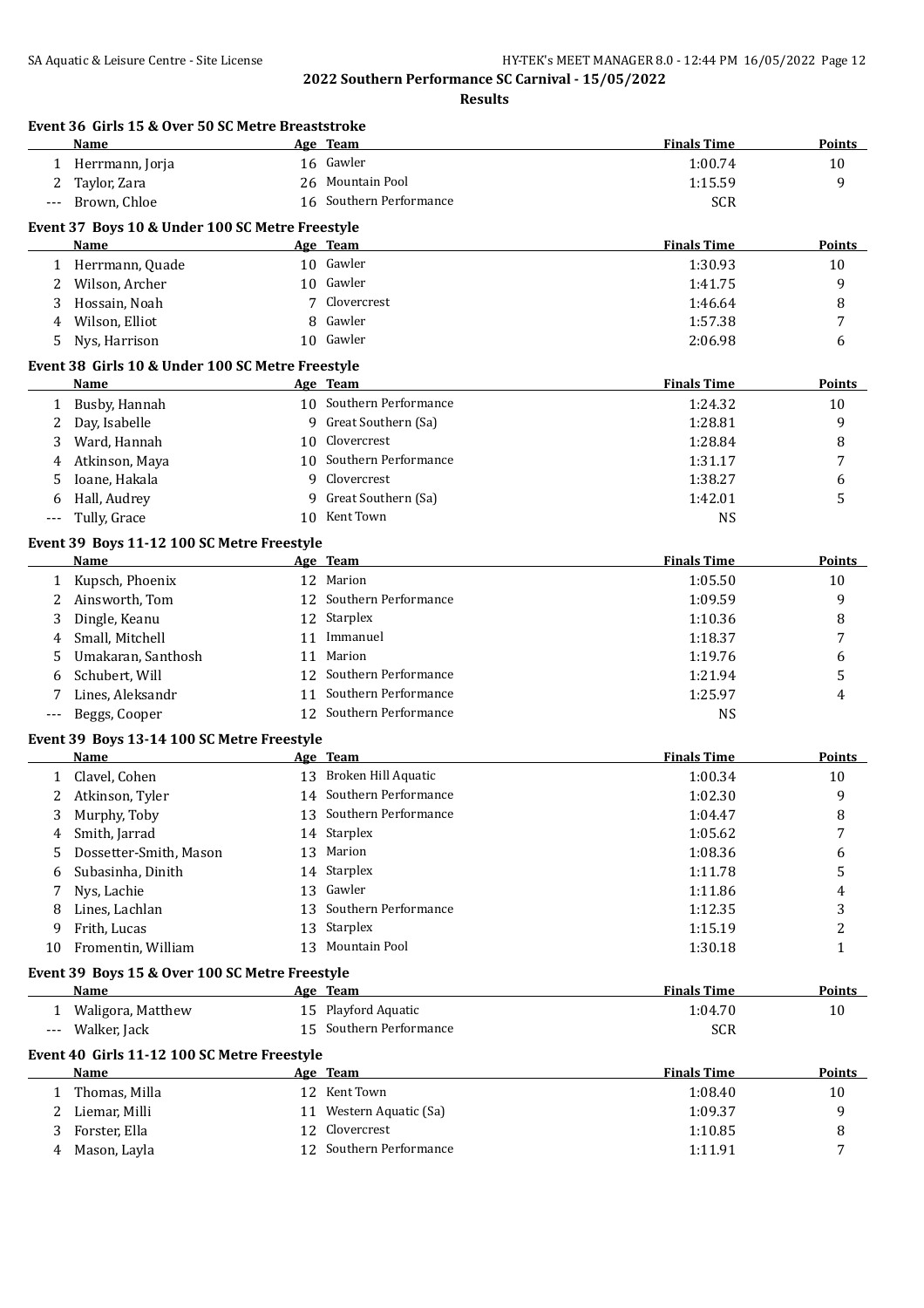**Results**

#### **(Event 40 Girls 11-12 100 SC Metre Freestyle)**

|              | Name                                            |    | Age Team                         | <b>Finals Time</b> | <b>Points</b> |
|--------------|-------------------------------------------------|----|----------------------------------|--------------------|---------------|
| 5.           | Liemar, Seanna                                  |    | 12 Western Aquatic (Sa)          | 1:12.79            | 6             |
| 6            | Griffiths, Ellie                                |    | 12 Gawler                        | 1:14.28            | 5             |
| 7            | Todd, Scarlett                                  | 12 | Southern Performance             | 1:17.29            | 4             |
| 8            | Sturt, Chloe                                    | 11 | Norwood                          | 1:17.54            | 3             |
| 9            | Paton, Hannah                                   |    | 12 Southern Performance          | 1:20.31            | 2             |
| 10           | Stocker, Ruby                                   |    | 12 Playford Aquatic              | 1:20.47            | 1             |
| 11           | Adcock, Ava                                     | 11 | Immanuel                         | 1:20.54            |               |
| 12           | Gray, Claire                                    | 11 | Southern Performance             | 1:20.73            |               |
| 13           | Foster, Alyshia                                 | 12 | Southern Performance             | 1:21.04            |               |
| 14           | Gibbins, Ella                                   |    | 12 Great Southern (Sa)           | 1:25.46            |               |
| 15           | Fisher, Lilyanna                                | 11 | Southern Performance             | 1:28.49            |               |
|              | Waller, Arabella                                |    | 11 Marion                        | <b>NS</b>          |               |
| ---          | Hards, Eloise                                   |    | 12 Southern Performance          | <b>NS</b>          |               |
|              |                                                 |    |                                  |                    |               |
|              | Event 40 Girls 13-14 100 SC Metre Freestyle     |    |                                  |                    |               |
|              | Name                                            |    | Age Team                         | <b>Finals Time</b> | Points        |
| $\mathbf{1}$ | Waligora, Urszula                               |    | 13 Playford Aquatic              | 1:04.66            | 10            |
| 2            | Borgmeyer, Claire                               |    | 14 Immanuel                      | 1:06.00            | 9             |
| 3            | Connelly, Hannah                                | 13 | Tea Tree Gully                   | 1:08.47            | 8             |
| 4            | Starr, Annabelle                                |    | 14 Mountain Pool                 | 1:09.92            | 7             |
| 5            | Kumela, Lilly                                   | 13 | Clovercrest                      | 1:10.60            | 6             |
| 6            | Nenasheff, Tash                                 |    | 14 Southern Performance          | 1:15.26            | 5             |
| 7            | Patterson, Ellimay                              |    | 13 Southern Performance          | 1:20.58            | 4             |
| 8            | Stringer, April                                 |    | 14 Great Southern (Sa)           | 1:24.75            | 3             |
| 9            | Taylor-Ziersch, Bethany                         |    | 13 Marion                        | 1:40.58            | 2             |
| $---$        | Otto, Alannah                                   | 13 | Marion                           | <b>NS</b>          |               |
| $---$        | Smith, Keeley                                   |    | 14 Murray Bridge                 | <b>NS</b>          |               |
|              | Event 40 Girls 15 & Over 100 SC Metre Freestyle |    |                                  |                    |               |
|              | Name                                            |    | Age Team                         | <b>Finals Time</b> | Points        |
|              | 1 Adams, Sasha                                  |    | 15 Immanuel                      | 1:06.68            | 10            |
| 2            | Fuhrmann, Ella                                  |    | 15 Southern Performance          | 1:10.85            | 9             |
| 3            | Moshi, Magdalena                                |    | 31 Clovercrest                   | 1:16.81            | 8             |
| 4            | Couche, Courtney                                |    | 26 Southern Performance          | 1:17.33            | 7             |
| 5            | Herrmann, Jorja                                 |    | 16 Gawler                        | 1:40.66            | 6             |
| 6            | Taylor, Zara                                    |    | 26 Mountain Pool                 | 2:02.45            | 5             |
|              | Brown, Chloe                                    |    | 16 Southern Performance          | <b>SCR</b>         |               |
|              |                                                 |    |                                  |                    |               |
|              | Event 41 Boys 12 & Under 200 SC Metre IM        |    |                                  |                    |               |
|              | Name                                            |    | Age Team                         | <b>Finals Time</b> | <b>Points</b> |
|              | 1 Spyrou, Daniel                                |    | 12 Norwood                       | 2:55.10            | 10            |
| 2            | Umakaran, Santhosh                              |    | 11 Marion                        | 3:08.95            | 9             |
| 3            | Schulz, Nathan                                  |    | 12 Mountain Pool                 | 3:17.01            | 8             |
|              | Event 41 Boys 13-15 200 SC Metre IM             |    |                                  |                    |               |
|              | <b>Name</b>                                     |    | Age Team                         | <b>Finals Time</b> | <b>Points</b> |
| 1            | Kupsch, Diezel                                  |    | 15 Marion                        | 2:38.15            | 10            |
| 2            | Whittaker, Daniel                               |    | 14 Clovercrest                   | 2:39.53            | 9             |
| 3            | Kupsch, Tarcan                                  |    | 13 Marion                        | 2:43.42            | 8             |
|              | Event 42 Girls 12 & Under 200 SC Metre IM       |    |                                  |                    |               |
|              | Name                                            |    | Age Team                         | <b>Finals Time</b> | Points        |
|              | 1 Crossman, Ebony                               |    | 11 Clovercrest                   | 2:48.19            | 10            |
|              |                                                 |    | 12 Southern Performance          | 2:51.44            | 9             |
|              |                                                 |    |                                  |                    |               |
| 2            | Amai, Layla                                     |    |                                  |                    |               |
| 3            | Bevan, Jasmine                                  |    | 12 Marion                        | 2:58.65            | 8             |
| 4<br>$---$   | Sebestyen, Laura<br>Greenham, Violet            |    | 11 Marion<br>12 Playford Aquatic | 3:00.94<br>DQ      | 7             |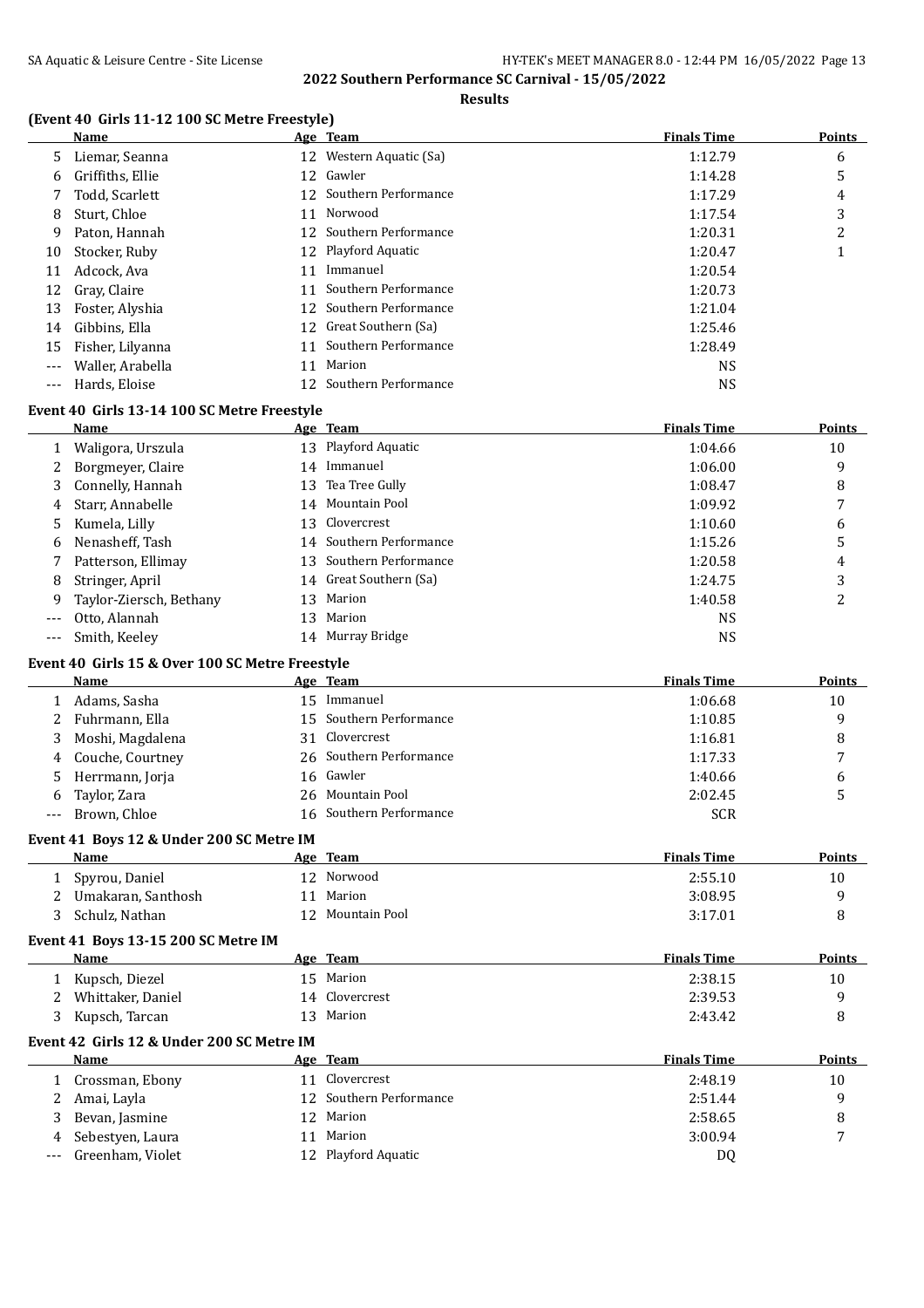|                     | <b>Name</b>                                      |    | Age Team                | <b>Finals Time</b> | <b>Points</b> |
|---------------------|--------------------------------------------------|----|-------------------------|--------------------|---------------|
| $\mathbf{1}$        | Wilson, Abbey                                    |    | 13 Southern Performance | 2:46.02            | 10            |
|                     | Chan, Hermione                                   |    | 14 Marion               | 3:04.33            | 9             |
|                     | Schulz, Olivia                                   |    | 14 Mountain Pool        | 3:14.14            | 8             |
|                     | Event 43 Girls 10 & Under 100 SC Metre Butterfly |    |                         |                    |               |
|                     | Name                                             |    | Age Team                | <b>Finals Time</b> | <b>Points</b> |
|                     | 1 Weston, Mia Jayne                              |    | 10 Marion               | 1:26.80            | 10            |
| 2                   | Clowser, Ellie                                   |    | 10 Clovercrest          | 1:40.22            | 9             |
| 3                   | Ward, Hannah                                     |    | 10 Clovercrest          | 1:58.23            | 8             |
| 4                   | Romanowski, April                                |    | 10 Southern Performance | 2:09.21            | 7             |
|                     |                                                  |    |                         |                    |               |
|                     | Event 43 Boys 10 & Under 100 SC Metre Butterfly  |    |                         |                    |               |
|                     | Name                                             |    | Age Team                | <b>Finals Time</b> | Points        |
|                     | 1 Tucker, Jacob                                  |    | 10 Immanuel             | 1:37.03            | 10            |
|                     | Event 45 Boys 11-12 100 SC Metre Butterfly       |    |                         |                    |               |
|                     | Name                                             |    | Age Team                | <b>Finals Time</b> | <b>Points</b> |
| $\mathbf{1}$        | Spyrou, Daniel                                   |    | 12 Norwood              | 1:21.33            | 10            |
|                     | 2 Umakaran, Santhosh                             |    | 11 Marion               | 1:29.98            | 9             |
| $\qquad \qquad - -$ | Bartlett, Jacques                                |    | 12 Marion               | <b>NS</b>          |               |
|                     |                                                  |    |                         |                    |               |
|                     | Event 45 Boys 13-14 100 SC Metre Butterfly       |    |                         |                    |               |
|                     | Name                                             |    | Age Team                | <b>Finals Time</b> | Points        |
|                     | 1 Clavel, Cohen                                  |    | 13 Broken Hill Aquatic  | 1:05.78            | 10            |
|                     | 2 Mathee, Rhys                                   |    | 14 Marion               | 1:21.39            | 9             |
| 3                   | Nys, Lachie                                      |    | 13 Gawler               | 1:44.47            | 8             |
|                     | Event 46 Girls 11-12 100 SC Metre Butterfly      |    |                         |                    |               |
|                     | <b>Name</b>                                      |    | Age Team                | <b>Finals Time</b> | Points        |
| 1                   | Thomas, Milla                                    |    | 12 Kent Town            | 1:23.09            | 10            |
| 2                   | Sebestyen, Laura                                 |    | 11 Marion               | 1:24.58            | 9             |
| 3                   | Mason, Layla                                     |    | 12 Southern Performance | 1:33.99            | 8             |
| 4                   | Paton, Hannah                                    |    | 12 Southern Performance | 1:38.84            | 7             |
|                     | Event 46 Girls 13-14 100 SC Metre Butterfly      |    |                         |                    |               |
|                     | Name                                             |    | Age Team                | <b>Finals Time</b> | Points        |
| $\mathbf{1}$        | Starr, Annabelle                                 |    | 14 Mountain Pool        | 1:14.66            | 10            |
| 2                   | Mickan, Asta                                     | 13 | Barossa                 | 1:19.38            | 9             |
| 3                   | Romanowski, Georgia                              |    | 13 Southern Performance | 1:25.93            | 8             |
| 4                   | Nenasheff, Tash                                  |    | 14 Southern Performance | 1:37.02            | 7             |
|                     | --- Otto, Alannah                                |    | 13 Marion               | <b>NS</b>          |               |
|                     |                                                  |    |                         |                    |               |
|                     | Event 46 Girls 15 & Over 100 SC Metre Butterfly  |    |                         |                    |               |
|                     | Name                                             |    | Age Team                | <b>Finals Time</b> | <b>Points</b> |
|                     | 1 Hansen, Stephanie                              |    | 16 Clovercrest          | 1:11.42            | 10            |
|                     | 2 Adams, Sasha                                   |    | 15 Immanuel             | 1:20.49            | 9             |
|                     | Event 47 Girls 12 & Under 200 SC Metre Freestyle |    |                         |                    |               |
|                     | Name                                             |    | Age Team                | <b>Finals Time</b> | <b>Points</b> |
|                     | 1 Cameron, Piper                                 |    | 12 Clovercrest          | 2:22.34            | 10            |
| 2                   | Greenham, Violet                                 |    | 12 Playford Aquatic     | 2:30.26            | 9             |
| 3                   | Liemar, Milli                                    |    | 11 Western Aquatic (Sa) | 2:33.69            | 8             |
| 4                   | Forster, Ella                                    |    | 12 Clovercrest          | 2:34.47            | 7             |
| 5                   | Amai, Layla                                      | 12 | Southern Performance    | 2:36.23            | 6             |
| 6                   | Lynch, Flora-lily                                | 11 | Clovercrest             | 2:48.84            | 5             |
| 7                   | Busby, Hannah                                    | 10 | Southern Performance    | 3:00.98            | 4             |
| 8                   | Foster, Alyshia                                  |    | 12 Southern Performance | 3:04.34            | 3             |
|                     |                                                  |    |                         |                    |               |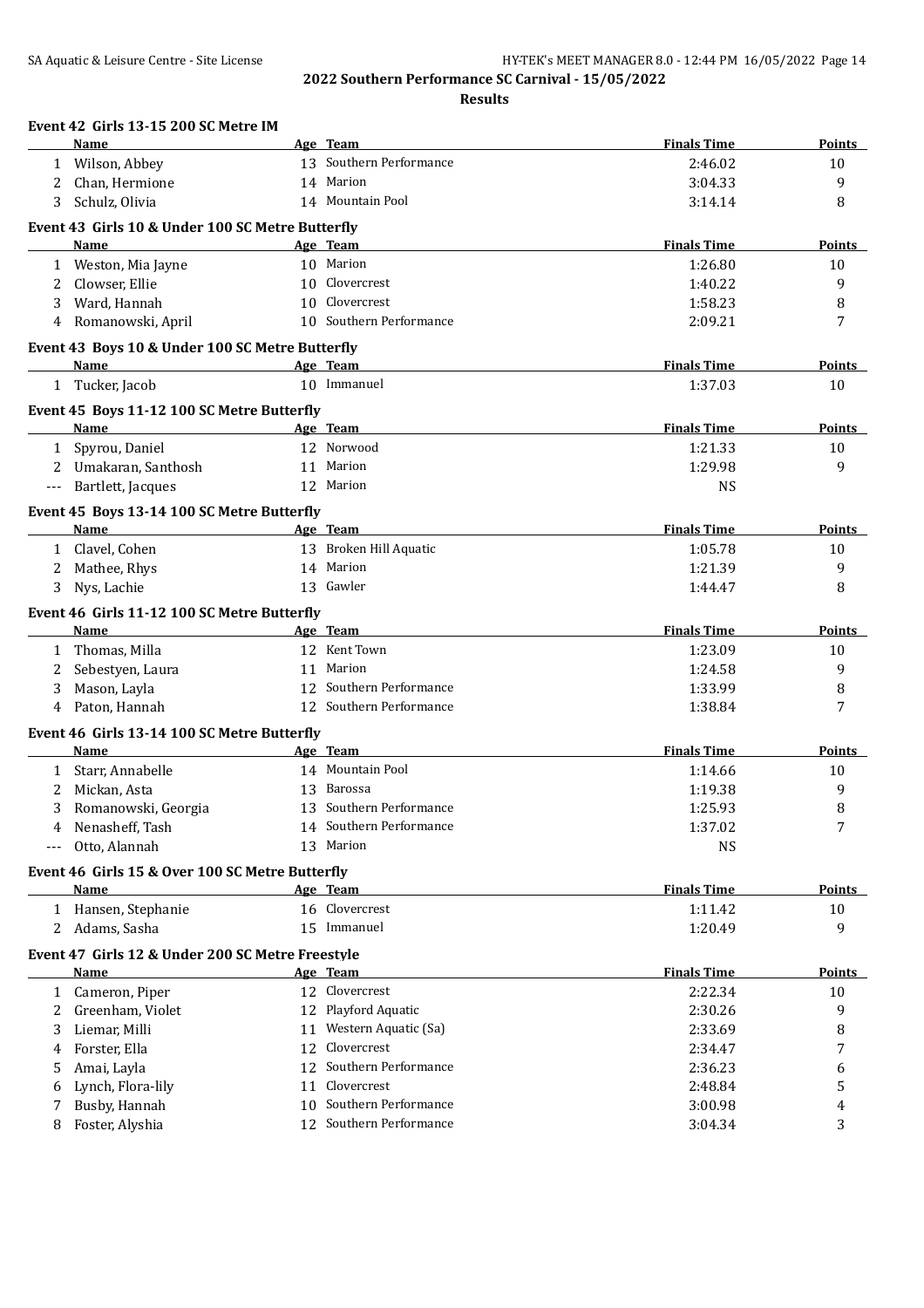|                     | (Event 47 Girls 12 & Under 200 SC Metre Freestyle)<br>Name |    | Age Team                      | <b>Finals Time</b> | <b>Points</b> |
|---------------------|------------------------------------------------------------|----|-------------------------------|--------------------|---------------|
| 9                   | Skeen, Sophie                                              |    | 11 Starplex                   | 3:09.50            | 2             |
| $\qquad \qquad - -$ | Hards, Eloise                                              |    | 12 Southern Performance       | <b>NS</b>          |               |
|                     |                                                            |    |                               |                    |               |
|                     | Event 47 Female 13-15 200 SC Metre Freestyle<br>Name       |    | Age Team                      | <b>Finals Time</b> | <b>Points</b> |
|                     |                                                            |    | 13 Playford Aquatic           | 2:20.04            | 10            |
| 2                   | 1 Waligora, Urszula<br>Fuhrmann, Ella                      |    | 15 Southern Performance       | 2:34.11            | 9             |
|                     | Fuhrmann, Janna                                            |    | 13 Southern Performance       | 2:34.71            | 8             |
| 3                   | Davies, Rosie                                              |    | 14 Immanuel                   | 2:36.06            | 7             |
| 4                   |                                                            |    | 15 Immanuel                   |                    |               |
|                     | Adams, Sasha                                               |    | 14 Immanuel                   | <b>NS</b>          |               |
|                     | Borgmeyer, Claire                                          |    |                               | <b>NS</b>          |               |
|                     | Event 47 Female 16 & Over 200 SC Metre Freestyle           |    |                               |                    |               |
|                     | Name                                                       |    | Age Team                      | <b>Finals Time</b> | Points        |
|                     | Beaver, Sharon                                             |    | 55 Southern Performance       | <b>NS</b>          |               |
| $---$               | Brown, Chloe                                               |    | 16 Southern Performance       | <b>SCR</b>         |               |
|                     | Event 47 Boys 12 & Under 200 SC Metre Freestyle            |    |                               |                    |               |
|                     | Name                                                       |    | Age Team                      | <b>Finals Time</b> | Points        |
| 1                   | Kupsch, Phoenix                                            |    | 12 Marion                     | 2:20.57            | 10            |
| 2                   | Ainsworth, Tom                                             | 12 | Southern Performance          | 2:35.97            | 9             |
| 3                   | Small, Mitchell                                            |    | 11 Immanuel                   | 2:48.86            | 8             |
| 4                   | Lines, Aleksandr                                           |    | 11 Southern Performance       | 3:03.22            | 7             |
|                     | Beggs, Cooper                                              |    | 12 Southern Performance       | <b>NS</b>          |               |
|                     | Event 47 Male 13-15 200 SC Metre Freestyle                 |    |                               |                    |               |
|                     | Name                                                       |    | Age Team                      | <b>Finals Time</b> | Points        |
|                     |                                                            |    | 13 Broken Hill Aquatic        | 2:15.46            |               |
| 1                   | Clavel, Cohen                                              | 15 | Clovercrest                   | 2:17.97            | 10<br>9       |
| 2                   | Hearl, Ethan                                               |    | 14 Southern Performance       |                    |               |
| 3                   | Atkinson, Tyler                                            |    |                               | 2:19.60            | 8             |
| 4                   | Waligora, Matthew                                          |    | 15 Playford Aquatic<br>Marion | 2:22.04            | 7             |
| 5                   | Kupsch, Diezel                                             | 15 | 13 Southern Performance       | 2:26.09            | 6             |
| 6                   | Lines, Lachlan                                             |    |                               | 2:32.09            | 5             |
|                     | Event 47 Male 16 & Over 200 SC Metre Freestyle             |    |                               |                    |               |
|                     | Name                                                       |    | Age Team                      | <b>Finals Time</b> | Points        |
|                     | 1 Kuchel, Liam                                             |    | 16 Southern Performance       | 2:08.76            | 10            |
|                     | Event 49 Boys 10 & Under 50 SC Metre Backstroke            |    |                               |                    |               |
|                     | Name                                                       |    | Age Team                      | <b>Finals Time</b> | <b>Points</b> |
|                     | 1 Tucker, Jacob                                            |    | 10 Immanuel                   | 41.10              | 10            |
| 2                   | Schubert, Max                                              |    | 9 Southern Performance        | 42.78              | 9             |
| 3                   | De Vink, Coen                                              |    | 10 Clovercrest                | 46.06              | 8             |
| 4                   | Armstrong, Owen                                            |    | 10 Southern Performance       | 48.01              | 7             |
| 5                   | Hossain, Noah                                              |    | Clovercrest                   | 53.88              | 6             |
| 6                   | Mathee, Aaron                                              | 9  | Marion                        | 54.67              | 5             |
| 7                   | Wilson, Archer                                             |    | 10 Gawler                     | 57.15              | 4             |
| 8                   | Wilson, Elliot                                             | 8  | Gawler                        | 1:07.29            | 3             |
|                     |                                                            |    |                               |                    |               |
|                     | Event 50 Girls 10 & Under 50 SC Metre Backstroke           |    |                               |                    |               |
|                     | Name                                                       |    | Age Team                      | <b>Finals Time</b> | <b>Points</b> |
| 1                   | Clowser, Ellie                                             |    | 10 Clovercrest                | 43.23              | 10            |
| 2                   | Busby, Hannah                                              |    | 10 Southern Performance       | 45.02              | 9             |
| 3                   | Day, Isabelle                                              | q  | Great Southern (Sa)           | 45.15              | 8             |
| 4                   | Bhanderi, India                                            | 9  | Marion                        | 46.33              | 7             |
| 5                   | Ioane, Hakala                                              | 9  | Clovercrest                   | 47.90              | 6             |
| 6                   | Tucker, Keira                                              |    | Southern Performance          | 47.96              | 5             |
| 7                   | Cuellar, Celina                                            |    | 10 Southern Performance       | 48.94              | 4             |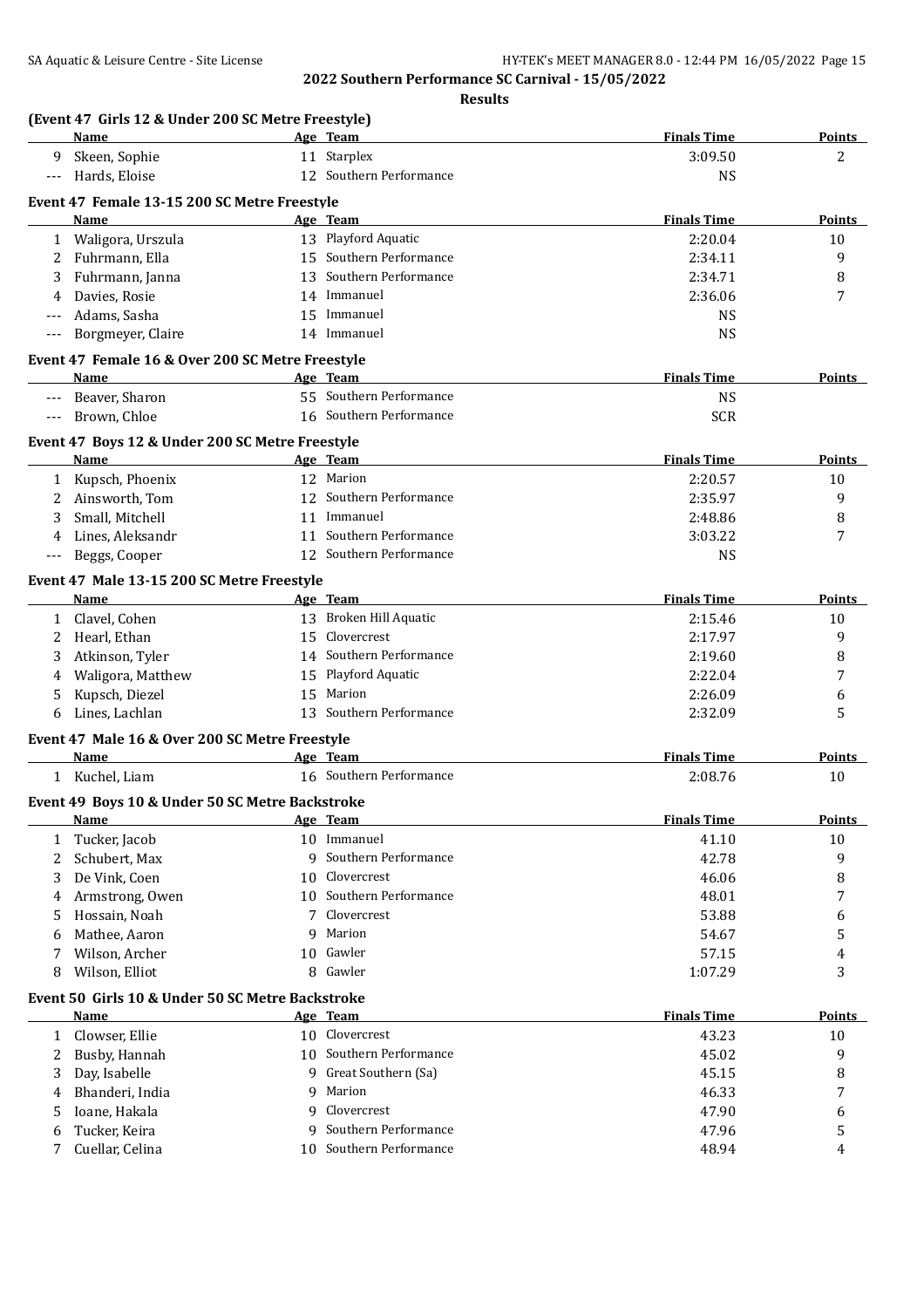|       | (Event 50 Girls 10 & Under 50 SC Metre Backstroke)<br>Name |    | Age Team                | <b>Finals Time</b> | <b>Points</b> |
|-------|------------------------------------------------------------|----|-------------------------|--------------------|---------------|
| 8     | Armstrong, Summer                                          |    | 8 Southern Performance  | 49.97              | 3             |
| 9     | Eriksson, Joslin                                           |    | 10 Playford Aquatic     | 55.10              | 2             |
| 10    | Hall, Audrey                                               | 9  | Great Southern (Sa)     | 58.01              | $\mathbf{1}$  |
| 11    | Skeen, Annabelle                                           | 9  | Starplex                | 58.24              |               |
| 12    | Williams, Hannah                                           | 9  | Great Southern (Sa)     | 1:04.62            |               |
|       | Tully, Grace                                               |    | 10 Kent Town            | <b>NS</b>          |               |
| $---$ |                                                            |    |                         |                    |               |
|       | Event 51 Boys 11-12 50 SC Metre Backstroke                 |    |                         |                    |               |
|       | Name                                                       |    | <u>Age Team</u>         | <b>Finals Time</b> | Points        |
| 1     | Kupsch, Phoenix                                            |    | 12 Marion               | 35.81              | 10            |
| 2     | Spyrou, Daniel                                             |    | 12 Norwood              | 37.09              | 9             |
| 3     | Dingle, Keanu                                              | 12 | Starplex                | 37.90              | 8             |
| 4     | Liu, Howard                                                | 12 | Kent Town               | 40.51              | 7             |
| 5     | Schulz, Nathan                                             | 12 | Mountain Pool           | 41.27              | 6             |
| 6     | Eriksson, Leif                                             | 12 | Playford Aquatic        | 45.61              | 5             |
| 7     | Small, Mitchell                                            | 11 | Immanuel                | 46.71              | 4             |
| $---$ | Downs, Baxter                                              | 12 | Marion                  | <b>NS</b>          |               |
| $---$ | Bartlett, Jacques                                          |    | 12 Marion               | <b>NS</b>          |               |
|       |                                                            |    |                         |                    |               |
|       | Event 51 Boys 13-14 50 SC Metre Backstroke                 |    |                         |                    |               |
|       | Name                                                       |    | Age Team                | <b>Finals Time</b> | Points        |
| 1     | Dossetter-Smith, Mason                                     |    | 13 Marion               | 32.75              | 10            |
| 2     | Clavel, Cohen                                              | 13 | Broken Hill Aquatic     | 32.83              | 9             |
| 3     | Atkinson, Tyler                                            |    | 14 Southern Performance | 33.02              | 8             |
| 4     | Kupsch, Tarcan                                             | 13 | Marion                  | 34.33              | 7             |
| 5     | Smith, Jarrad                                              | 14 | Starplex                | 37.97              | 6             |
| 6     | Subasinha, Dinith                                          | 14 | Starplex                | 38.34              | 5             |
| 7     | Frith, Lucas                                               |    | 13 Starplex             | 41.71              | 4             |
|       | Event 51 Boys 15 & Over 50 SC Metre Backstroke             |    |                         |                    |               |
|       | Name                                                       |    | Age Team                | <b>Finals Time</b> | <b>Points</b> |
|       | Fernando, Shanon                                           |    | 15 Clovercrest          | <b>NS</b>          |               |
|       |                                                            |    |                         |                    |               |
|       | Event 52 Girls 11-12 50 SC Metre Backstroke                |    |                         |                    |               |
|       | Name                                                       |    | Age Team                | <b>Finals Time</b> | <b>Points</b> |
| 1     | Crossman, Ebony                                            |    | 11 Clovercrest          | 36.84              | 10            |
| 2     | Thomas, Milla                                              |    | 12 Kent Town            | 37.16              | 9             |
| 3     | Ellis, Piper                                               |    | 12 Playford Aquatic     | 37.19              | 8             |
| 4     | Forster, Ella                                              |    | 12 Clovercrest          | 38.52              | 7             |
| 5     | Griffiths, Ellie                                           |    | 12 Gawler               | 38.68              | 6             |
| 6     | Baker, Amelia                                              | 11 | Southern Performance    | 39.53              | 5             |
| 7     | Amai, Layla                                                |    | 12 Southern Performance | 39.86              | 4             |
| 8     | Adcock, Ava                                                | 11 | Immanuel                | 43.06              | 3             |
| 9     | Stocker, Ruby                                              |    | 12 Playford Aquatic     | 43.41              | 2             |
| 10    | Gray, Claire                                               | 11 | Southern Performance    | 43.62              | $\mathbf{1}$  |
| 11    | Todd, Scarlett                                             | 12 | Southern Performance    | 45.31              |               |
| 12    | Sales, Victoria                                            |    | 11 Clovercrest          | 48.30              |               |
| ---   | Gibbins, Ella                                              |    | 12 Great Southern (Sa)  | DQ                 |               |
|       | Waller, Arabella                                           |    | 11 Marion               | <b>NS</b>          |               |
| ---   |                                                            |    |                         |                    |               |
|       | Event 52 Girls 13-14 50 SC Metre Backstroke                |    |                         |                    |               |
|       | Name                                                       |    | Age Team                | <b>Finals Time</b> | <b>Points</b> |
| 1     | Noriega, Emilia                                            |    | 14 Immanuel             | 34.19              | 10            |
| 2     | Green, Charlise                                            |    | 13 Immanuel             | 36.19              | 9             |
| 3     | Starr, Annabelle                                           |    | 14 Mountain Pool        | 36.62              | 8             |
| 4     | Kumela, Lilly                                              | 13 | Clovercrest             | 36.93              | 7             |
|       | Mickan, Asta                                               |    | 13 Barossa              | 37.35              | 6             |